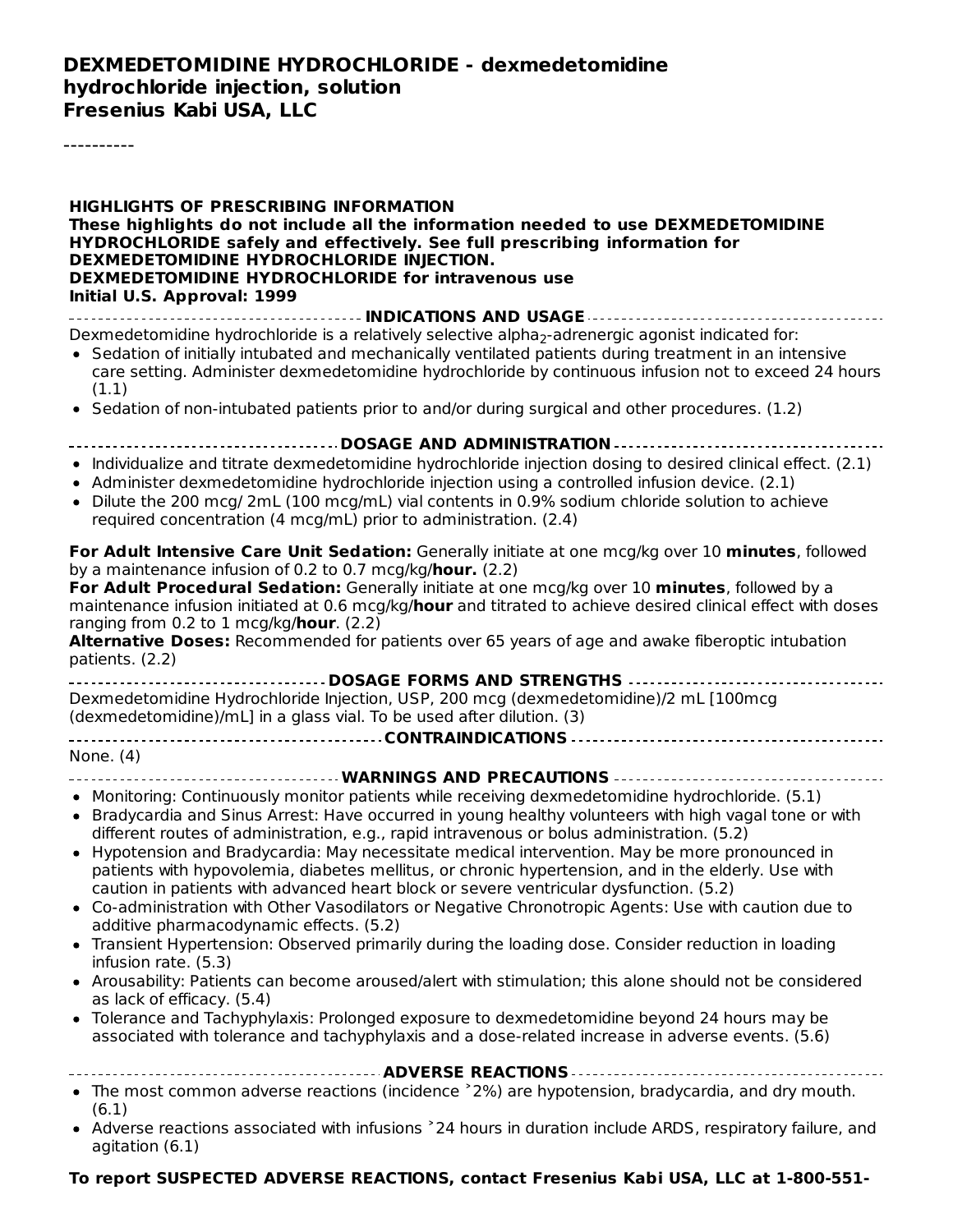#### **To report SUSPECTED ADVERSE REACTIONS, contact Fresenius Kabi USA, LLC at 1-800-551- 7176 or FDA at 1-800-FDA-1088 or www.fda.gov/medwatch.**

**DRUG INTERACTIONS** Anesthetics, Sedatives, Hypnotics, Opioids: Enhancement of pharmacodynamic effects. Reduction in dosage of dexmedetomidine hydrochloride or the concomitant medication may be required. (7.1)

#### **USE IN SPECIFIC POPULATIONS**

- Pregnancy: Based on animal data, may cause fetal harm (8.1)
- Nursing Mothers: Caution should be exercised when administered to a nursing woman. (8.3)
- Geriatric Patients: Dose reduction should be considered. (2.2, 2.3, 5.2, 8.5)
- Hepatic Impairment: Dose reduction should be considered. (2.2, 2.3, 5.7, 8.6)

#### **See 17 for PATIENT COUNSELING INFORMATION.**

**Revised: 11/2020**

### **FULL PRESCRIBING INFORMATION: CONTENTS\***

#### **1 INDICATIONS AND USAGE**

- 1.1 Intensive Care Unit Sedation
- 1.2 Procedural Sedation

#### **2 DOSAGE AND ADMINISTRATION**

- 2.1 Dosing Guidelines
- 2.2 Dosage Information
- 2.3 Dosage Adjustment
- 2.4 Preparation of Solution
- 2.5 Administration with Other Fluids
- 2.6 Compatibility with Natural Rubber

#### **3 DOSAGE FORMS AND STRENGTHS**

#### **4 CONTRAINDICATIONS**

#### **5 WARNINGS AND PRECAUTIONS**

- 5.1 Drug Administration
- 5.2 Hypotension, Bradycardia, and Sinus Arrest
- 5.3 Transient Hypertension
- 5.4 Arousability
- 5.5 Withdrawal
- 5.6 Tolerance and Tachyphylaxis
- 5.7 Hepatic Impairment

#### **6 ADVERSE REACTIONS**

- 6.1 Clinical Trials Experience
- 6.2 Postmarketing Experience

#### **7 DRUG INTERACTIONS**

- 7.1 Anesthetics, Sedatives, Hypnotics, Opioids
- 7.2 Neuromuscular Blockers

#### **8 USE IN SPECIFIC POPULATIONS**

- 8.1 Pregnancy
- 8.2 Labor and Delivery
- 8.3 Nursing Mothers
- 8.4 Pediatric Use
- 8.5 Geriatric Use
- 8.6 Hepatic Impairment

#### **9 DRUG ABUSE AND DEPENDENCE**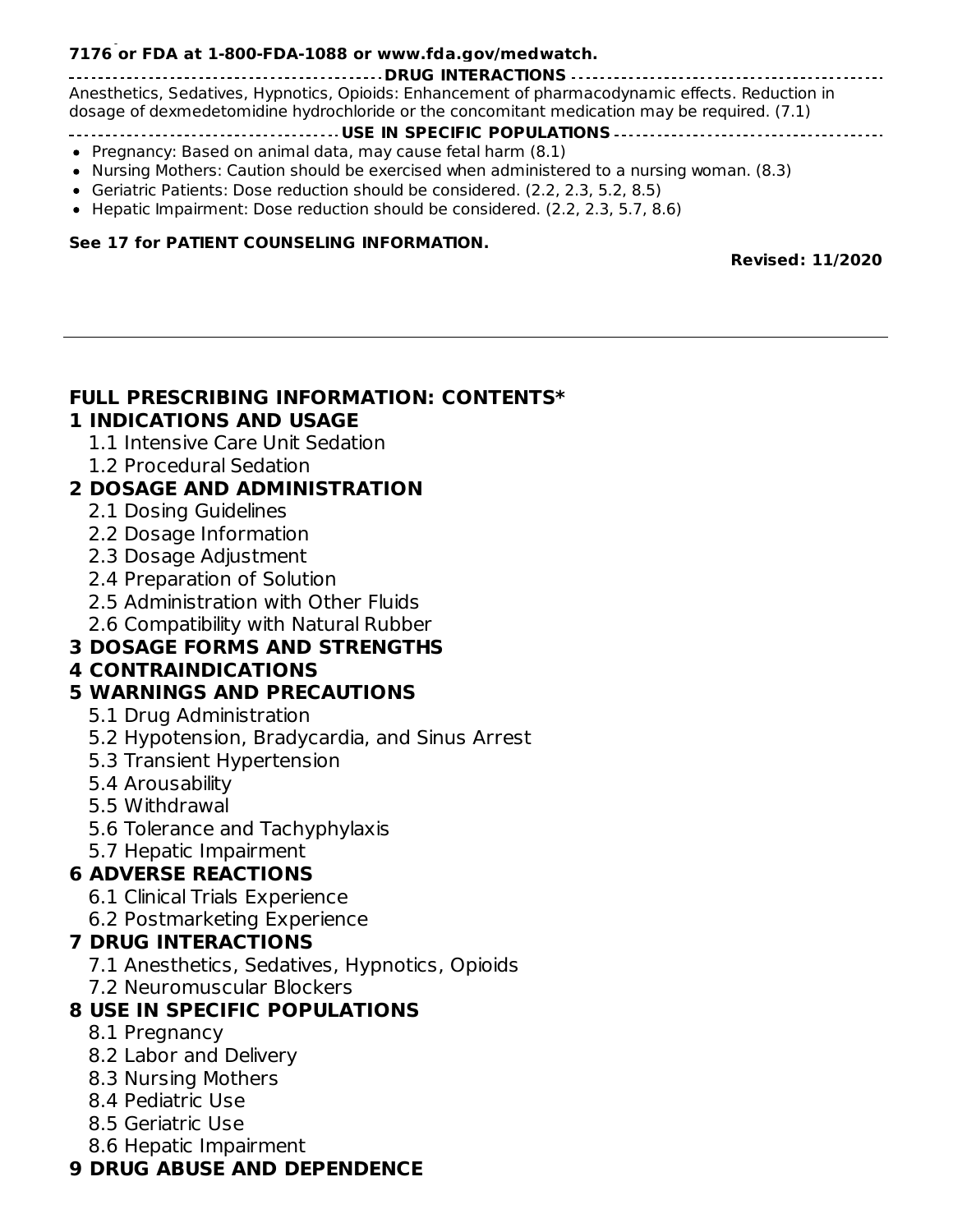- 9.1 Controlled Substance
- 9.3 Dependence
- **10 OVERDOSAGE**

#### **11 DESCRIPTION**

### **12 CLINICAL PHARMACOLOGY**

- 12.1 Mechanism of Action
- 12.2 Pharmacodynamics
- 12.3 Pharmacokinetics

### **13 NONCLINICAL TOXICOLOGY**

- 13.1 Carcinogenesis, Mutagenesis, Impairment of Fertility
- 13.2 Animal Toxicology and/or Pharmacology

### **14 CLINICAL STUDIES**

- 14.1 Intensive Care Unit Sedation
- 14.2 Procedural Sedation

### **16 HOW SUPPLIED/STORAGE AND HANDLING**

#### **17 PATIENT COUNSELING INFORMATION**

 $\ast$  Sections or subsections omitted from the full prescribing information are not listed.

### **FULL PRESCRIBING INFORMATION**

### **1 INDICATIONS AND USAGE**

### **1.1 Intensive Care Unit Sedation**

Dexmedetomidine Hydrochloride Injection is indicated for sedation of initially intubated and mechanically ventilated patients during treatment in an intensive care setting. Dexmedetomidine Hydrochloride Injection should be administered by continuous infusion not to exceed 24 hours.

Dexmedetomidine Hydrochloride Injection has been continuously infused in mechanically ventilated patients prior to extubation, during extubation, and post-extubation. It is not necessary to discontinue Dexmedetomidine Hydrochloride Injection prior to extubation.

### **1.2 Procedural Sedation**

Dexmedetomidine Hydrochloride Injection is indicated for sedation of non-intubated patients prior to and/or during surgical and other procedures.

## **2 DOSAGE AND ADMINISTRATION**

### **2.1 Dosing Guidelines**

- Dexmedetomidine Hydrochloride Injection dosing should be individualized and titrated to desired clinical response.
- Dexmedetomidine Hydrochloride Injection is not indicated for infusions lasting longer than 24 hours.
- Dexmedetomidine Hydrochloride Injection should be administered using a controlled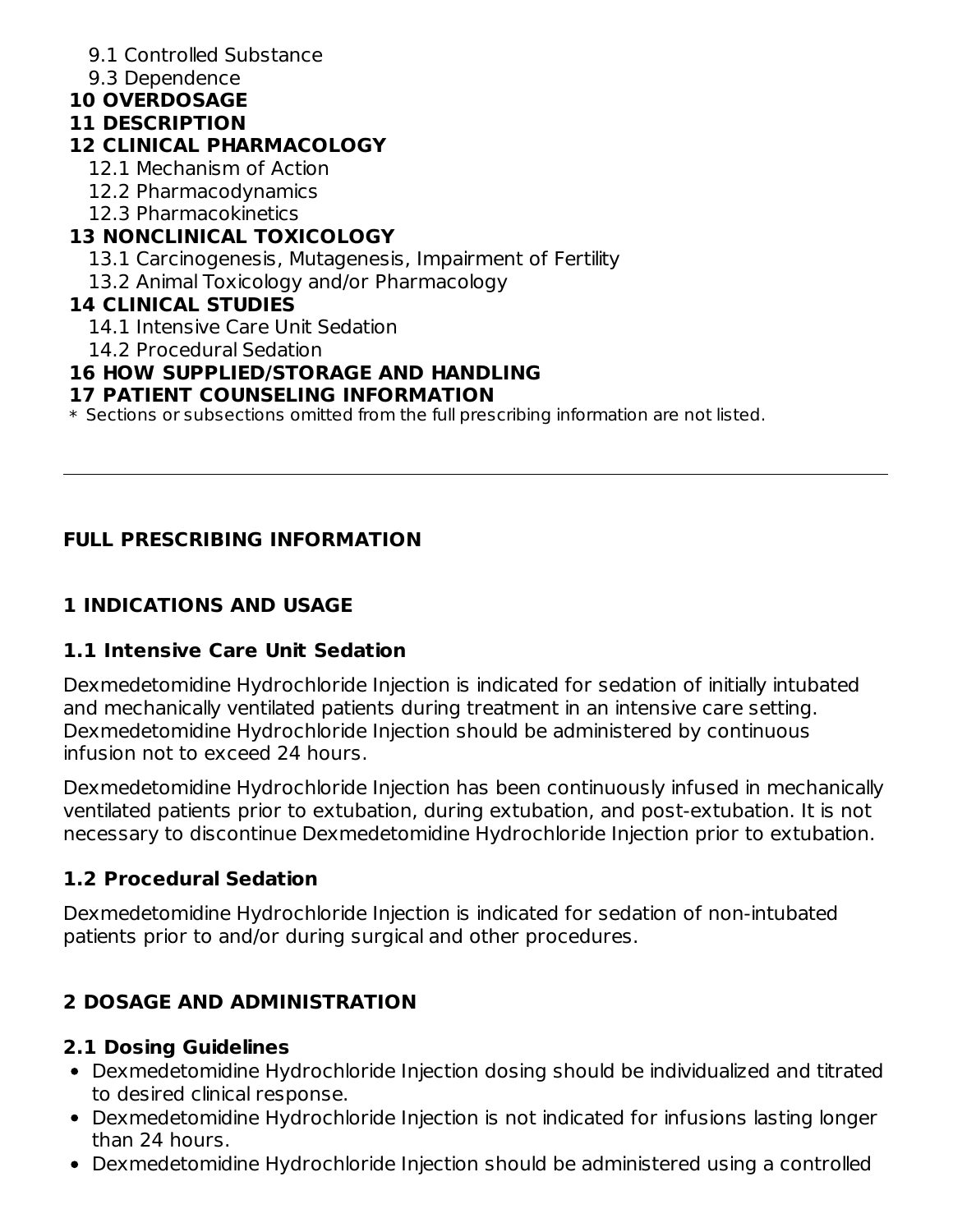infusion device.

## **2.2 Dosage Information**

| <b>INDICATION</b>          | <b>DOSAGE AND ADMINISTRATION</b>                                                        |
|----------------------------|-----------------------------------------------------------------------------------------|
| Initiation of              | For adult patients: a loading infusion of one mcg/kg over 10                            |
| <b>Intensive Care Unit</b> | minutes.                                                                                |
| <b>Sedation</b>            | For adult patients being converted from alternate                                       |
|                            | sedative therapy: a loading dose may not be required.                                   |
|                            | For patients over 65 years of age: a dose reduction should                              |
|                            | be considered [see Use in Specific Populations (8.5)].                                  |
|                            | For adult patients with impaired hepatic function: a dose                               |
|                            | reduction should be considered [see Use in Specific Populations                         |
|                            | (8.6), Clinical Pharmacology (12.3)].                                                   |
| <b>Maintenance of</b>      | For adult patients: a maintenance infusion of 0.2 to 0.7                                |
| <b>Intensive Care Unit</b> | mcg/kg/ <b>hour</b> . The rate of the maintenance infusion should be                    |
| <b>Sedation</b>            | adjusted to achieve the desired level of sedation.                                      |
|                            | For patients over 65 years of age: a dose reduction should                              |
|                            | be considered [see Use in Specific Populations (8.5)].                                  |
|                            | For adult patients with impaired hepatic function: a dose                               |
|                            | reduction should be considered [see Use in Specific Populations                         |
|                            | (8.6), Clinical Pharmacology (12.3)].                                                   |
| Initiation of              | For adult patients: a loading infusion of one mcg/kg over                               |
|                            | Procedural Sedation 10 minutes. For less invasive procedures such as ophthalmic         |
|                            | surgery, a loading infusion of 0.5 mcg/kg given over 10 minutes                         |
|                            | may be suitable.                                                                        |
|                            | For awake fiberoptic intubation in adult patients: a loading                            |
|                            | infusion of one mcg/kg over 10 minutes.                                                 |
|                            | For patients over 65 years of age: a loading infusion of                                |
|                            | 0.5 mcg/kg over 10 minutes [see Use in Specific Populations                             |
|                            | $(8.5)$ ].                                                                              |
|                            | For adult patients with impaired hepatic function: a dose                               |
|                            | reduction should be considered [see Use in Specific Populations                         |
|                            | (8.6), Clinical Pharmacology (12.3)].                                                   |
| <b>Maintenance of</b>      | For adult patients: the maintenance infusion is generally                               |
|                            | <b>Procedural Sedation</b> initiated at 0.6 mcg/kg/hour and titrated to achieve desired |
|                            | clinical effect with doses ranging from 0.2 to 1 mcg/kg/hour. The                       |
|                            | rate of the maintenance infusion should be adjusted to achieve                          |
|                            | the targeted level of sedation.                                                         |
|                            | For awake fiberoptic intubation in adult patients: a                                    |
|                            | maintenance infusion of 0.7 mcg/kg/hour is recommended until                            |
|                            | the endotracheal tube is secured.                                                       |
|                            | For patients over 65 years of age: a dose reduction should                              |
|                            | be considered [see Use in Specific Populations (8.5)].                                  |
|                            | For adult patients with impaired hepatic function: a dose                               |
|                            | reduction should be considered [see Use in Specific Populations                         |
|                            | (8.6), Clinical Pharmacology (12.3)].                                                   |

# **Table 1: Dosage Information**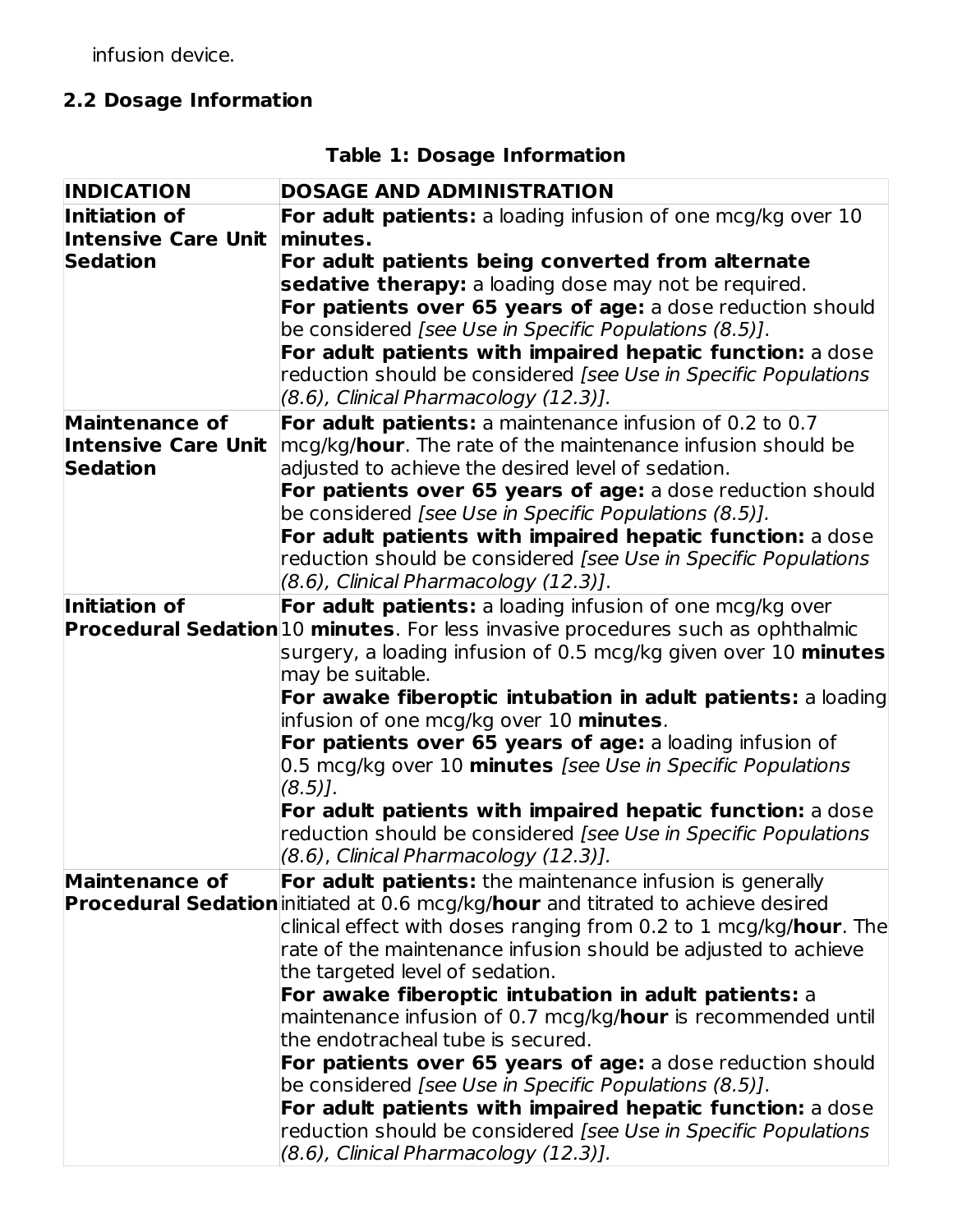### **2.3 Dosage Adjustment**

Due to possible pharmacodynamic interactions, a reduction in dosage of Dexmedetomidine Hydrochloride Injection or other concomitant anesthetics, sedatives, hypnotics or opioids may be required when co-administered *[see Drug Interactions*  $(7.1)$ ].

Dosage reductions may need to be considered for **adult** patients with hepatic impairment and geriatric patients [see Warnings and Precautions (5.7), Use in Specific Populations (8.6), Clinical Pharmacology (12.3)].

### **2.4 Preparation of Solution**

Strict aseptic technique must always be maintained during handling of Dexmedetomidine Hydrochloride Injection.

Parenteral drug products should be inspected visually for particulate matter and discoloration prior to administration, whenever solution and container permit.

Dexmedetomidine Hydrochloride Injection, 200 mcg/2 mL (100 mcg/mL) must be diluted with 0.9% sodium chloride injection to achieve required concentration (4 mcg/mL) prior to administration.

Preparation of solutions is the same, whether for the loading dose or maintenance infusion.

To prepare the infusion, withdraw 2 mL of Dexmedetomidine Hydrochloride Injection, and add to 48 mL of 0.9% sodium chloride injection to a total of 50 mL. Shake gently to mix well.

### **2.5 Administration with Other Fluids**

Dexmedetomidine Hydrochloride Injection infusion should not be co-administered through the same intravenous catheter with blood or plasma because physical compatibility has not been established.

Dexmedetomidine Hydrochloride Injection has been shown to be incompatible when administered with the following drugs: amphotericin B, diazepam.

Dexmedetomidine Hydrochloride Injection has been shown to be compatible when administered with the following intravenous fluids:

- 0.9% sodium chloride in water
- 5% dextrose in water
- 20% mannitol
- Lactated Ringer's solution
- 100 mg/mL magnesium sulfate solution
- 0.3% potassium chloride solution

### **2.6 Compatibility with Natural Rubber**

Compatibility studies have demonstrated the potential for absorption of Dexmedetomidine Hydrochloride Injection to some types of natural rubber. Although Dexmedetomidine Hydrochloride Injection is dosed to effect, it is advisable to use administration components made with synthetic or coated natural rubber gaskets.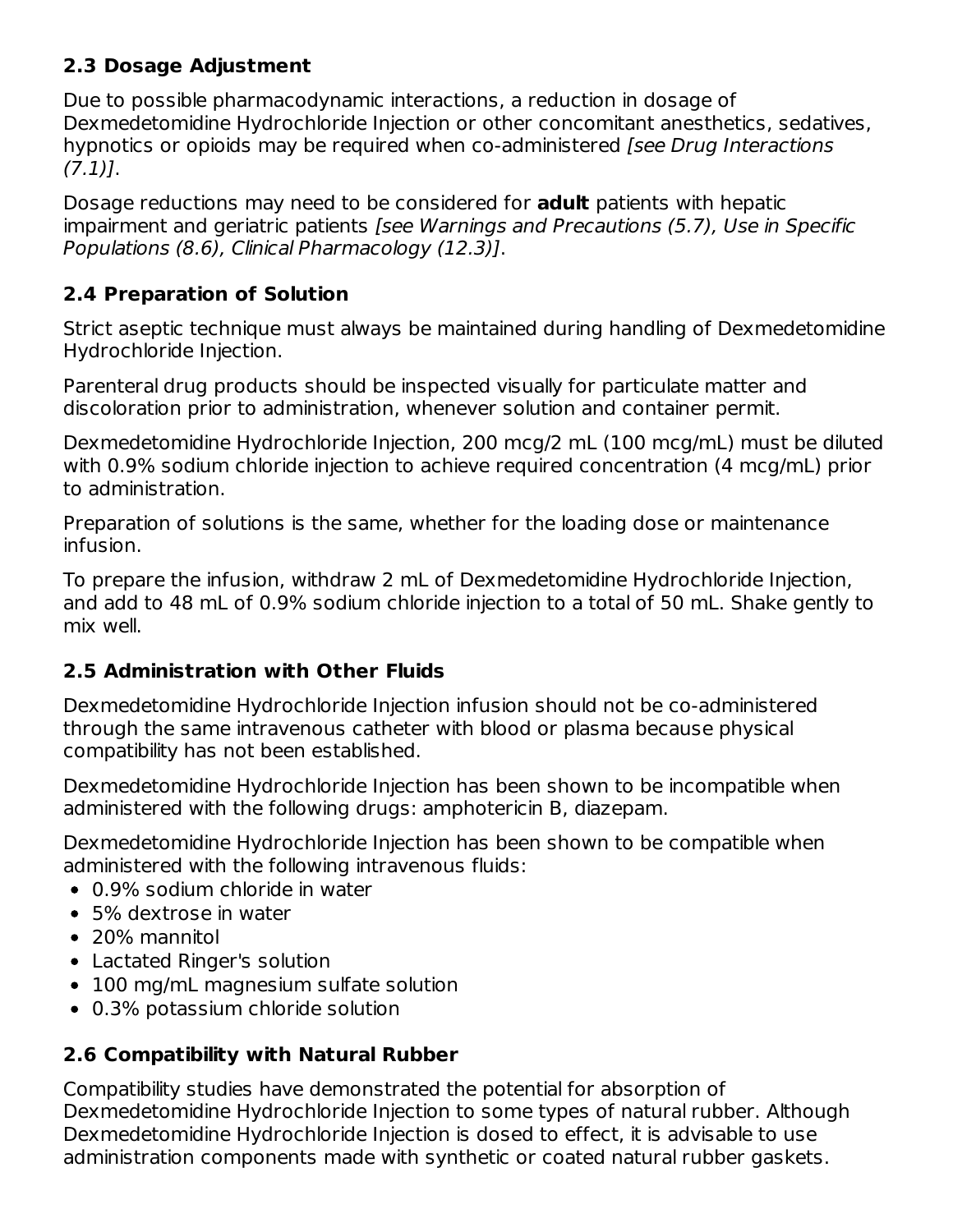### **3 DOSAGE FORMS AND STRENGTHS**

Dexmedetomidine Hydrochloride Injection, USP is clear and colorless and is available as follows.

Dexmedetomidine Hydrochloride Injection, USP, 200 mcg (dexmedetomidine)/2 mL [100 mcg (dexmedetomidine)/mL] in a glass vial. To be used after dilution.

### **4 CONTRAINDICATIONS**

None.

### **5 WARNINGS AND PRECAUTIONS**

### **5.1 Drug Administration**

Dexmedetomidine Hydrochloride Injection should be administered only by persons skilled in the management of patients in the intensive care or operating room setting. Due to the known pharmacological effects of Dexmedetomidine Hydrochloride Injection, patients should be continuously monitored while receiving Dexmedetomidine Hydrochloride Injection.

### **5.2 Hypotension, Bradycardia, and Sinus Arrest**

Clinically significant episodes of bradycardia and sinus arrest have been reported with Dexmedetomidine Hydrochloride Injection administration in young, healthy adult volunteers with high vagal tone or with different routes of administration including rapid intravenous or bolus administration.

Reports of hypotension and bradycardia have been associated with Dexmedetomidine Hydrochloride Injection infusion. Some of these cases have resulted in fatalities. If medical intervention is required, treatment may include decreasing or stopping the infusion of Dexmedetomidine Hydrochloride Injection, increasing the rate of intravenous fluid administration, elevation of the lower extremities, and use of pressor agents. Because Dexmedetomidine Hydrochloride Injection has the potential to augment bradycardia induced by vagal stimuli, clinicians should be prepared to intervene. The intravenous administration of anticholinergic agents (e.g., glycopyrrolate, atropine) should be considered to modify vagal tone. In clinical trials, glycopyrrolate or atropine were effective in the treatment of most episodes of Dexmedetomidine Hydrochloride Injection-induced bradycardia. However, in some patients with significant cardiovascular dysfunction, more advanced resuscitative measures were required.

Caution should be exercised when administering Dexmedetomidine Hydrochloride Injection to patients with advanced heart block and/or severe ventricular dysfunction. Because Dexmedetomidine Hydrochloride Injection decreases sympathetic nervous system activity, hypotension and/or bradycardia may be expected to be more pronounced in patients with hypovolemia, diabetes mellitus, or chronic hypertension and in elderly patients.

In clinical trials where other vasodilators or negative chronotropic agents were coadministered with Dexmedetomidine Hydrochloride Injection an additive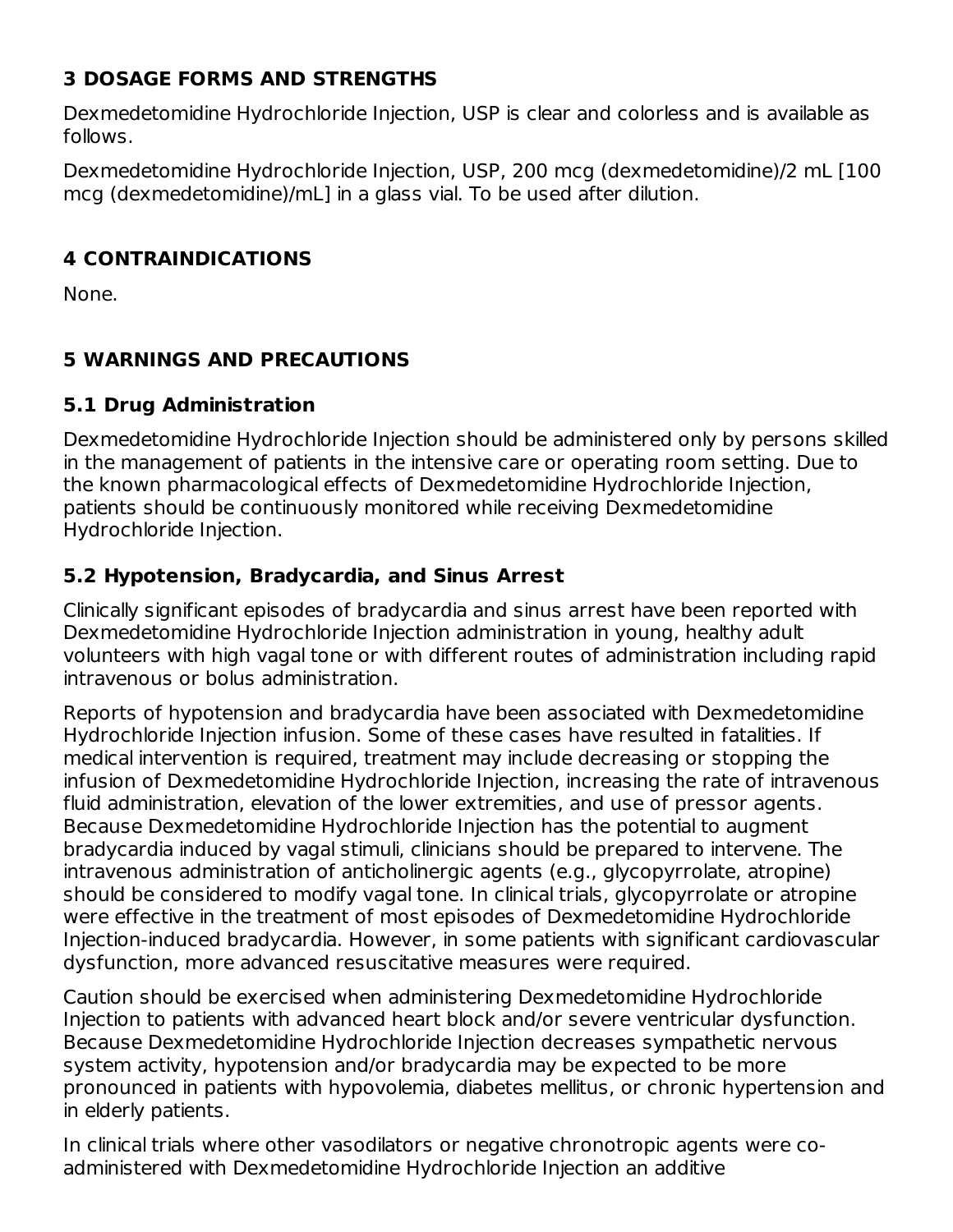pharmacodynamic effect was not observed.

Nonetheless, caution should be used when such agents are administered concomitantly with Dexmedetomidine Hydrochloride Injection.

### **5.3 Transient Hypertension**

Transient hypertension has been observed primarily during the loading dose in association with the initial peripheral vasoconstrictive effects of Dexmedetomidine Hydrochloride Injection. Treatment of the transient hypertension has generally not been necessary, although reduction of the loading infusion rate may be desirable.

### **5.4 Arousability**

Some patients receiving Dexmedetomidine Hydrochloride Injection have been observed to be arousable and alert when stimulated. This alone should not be considered as evidence of lack of efficacy in the absence of other clinical signs and symptoms.

### **5.5 Withdrawal**

### Intensive Care Unit Sedation

With administration up to 7 days, regardless of dose, 12 (5%) Dexmedetomidine Hydrochloride Injection adult subjects experienced at least 1 event related to withdrawal within the first 24 hours after discontinuing study drug and 7 (3%) Dexmedetomidine Hydrochloride Injection adult subjects experienced at least 1 event 24 to 48 hours after end of study drug. The most common events were nausea, vomiting, and agitation.

In adult subjects, tachycardia and hypertension requiring intervention in the 48 hours following study drug discontinuation occurred at frequencies of ˂5%. If tachycardia and/or hypertension occurs after discontinuation of Dexmedetomidine Hydrochloride Injection supportive therapy is indicated.

### Procedural Sedation

In adult subjects, withdrawal symptoms were not seen after discontinuation of shortterm infusions of Dexmedetomidine Hydrochloride Injection (< 6 hours).

### **5.6 Tolerance and Tachyphylaxis**

Use of dexmedetomidine beyond 24 hours has been associated with tolerance and tachyphylaxis and a dose-related increase in adverse reactions [see Adverse Reactions (6.1)].

### **5.7 Hepatic Impairment**

Since Dexmedetomidine Hydrochloride Injection clearance decreases with severity of hepatic impairment, dose reduction should be considered in patients with impaired hepatic function [see Dosage and Administration (2.2, 2.3)].

### **6 ADVERSE REACTIONS**

The following clinically significant adverse reactions are described elsewhere in the labeling: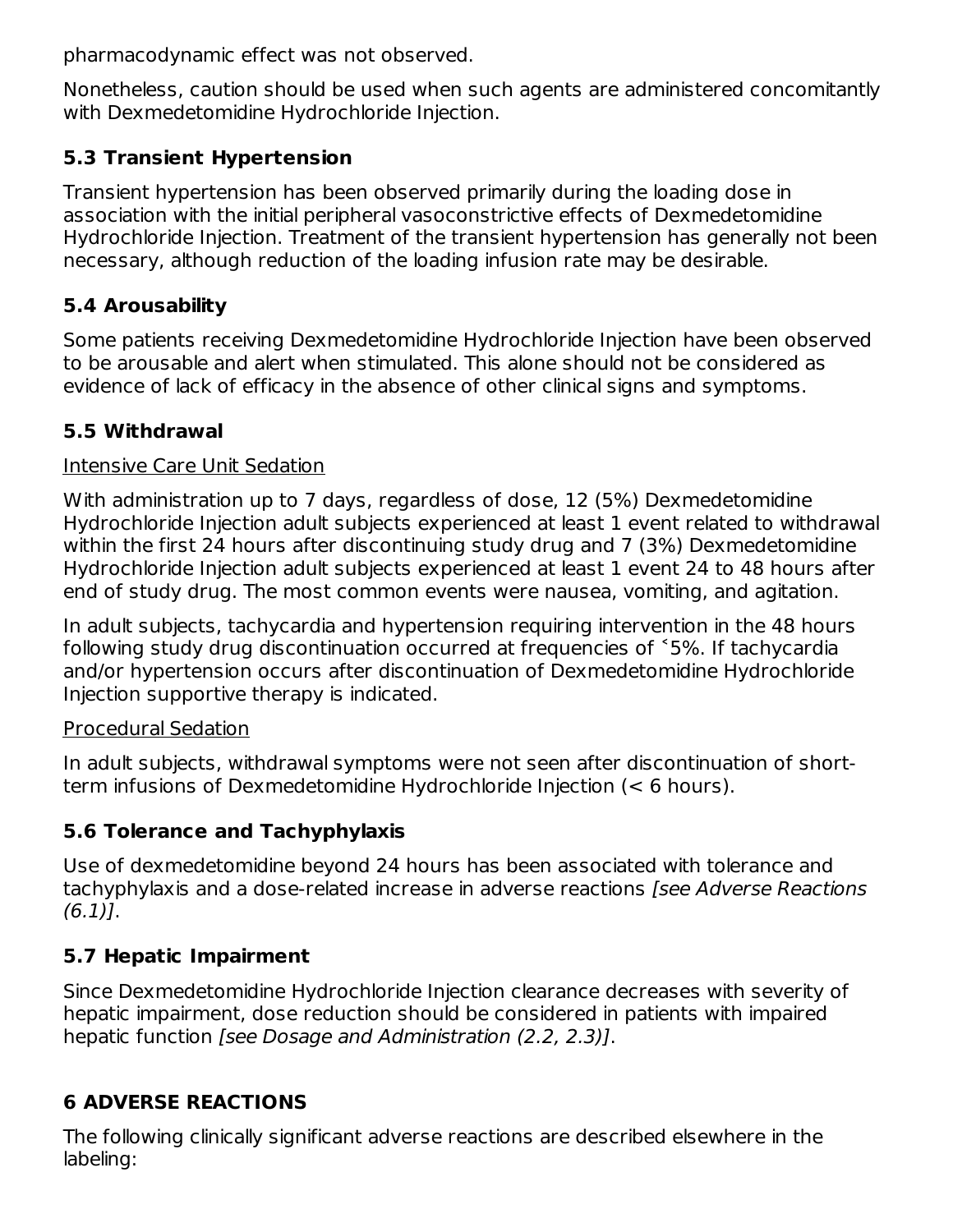- Hypotension, bradycardia and sinus arrest *[see Warnings and Precautions (5.2)]*
- Transient hypertension [see Warnings and Precautions (5.3)]

### **6.1 Clinical Trials Experience**

Because clinical trials are conducted under widely varying conditions, adverse reactions rates observed in the clinical trials of a drug cannot be directly compared to rates in the clinical trials of another drug and may not reflect the rates observed in practice.

Most common treatment-emergent adverse reactions, occurring in greater than 2% of patients in both Intensive Care Unit and procedural sedation studies include hypotension, bradycardia and dry mouth.

#### Intensive Care Unit Sedation

Adverse reaction information is derived from the continuous infusion trials of Dexmedetomidine Hydrochloride Injection for sedation in the Intensive Care Unit setting in which 1,007 adult patients received Dexmedetomidine Hydrochloride. The mean total dose was 7.4 mcg/kg (range: 0.8 to 84.1), mean dose per hour was 0.5 mcg/kg/hr (range: 0.1 to 6.0) and the mean duration of infusion of 15.9 hours (range: 0.2 to 157.2). The population was between 17 to 88 years of age, 43%  $\geq$ 65 years of age, 77% male and 93% Caucasian. Treatment-emergent adverse reactions occurring at an incidence of >2% are provided in Table 2. The most frequent adverse reactions were hypotension, bradycardia and dry mouth [see Warnings and Precautions (5.2)].

|                            | All              | <b>Randomized</b> | Placebo (N    | <b>Propofol</b> |
|----------------------------|------------------|-------------------|---------------|-----------------|
| <b>Adverse Event</b>       | dexmedetomidine  | dexmedetomidine   | $= 400$ ) (%) | $(N = 188)$     |
|                            | hydrochloride    | hydrochloride     |               | (% )            |
|                            | $(N = 1007)$ (%) | $(N = 798)(%)$    |               |                 |
| Hypotension                | 25%              | 24%               | 12%           | 13%             |
| Hypertension               | 12%              | 13%               | 19%           | 4%              |
| <b>Nausea</b>              | 9%               | 9%                | 9%            | 11%             |
| <b>Bradycardia</b>         | 5%               | 5%                | 3%            | 0               |
| <b>Atrial Fibrillation</b> | 4%               | 5%                | 3%            | 7%              |
| Pyrexia                    | 4%               | 4%                | 4%            | 4%              |
| Dry Mouth                  | 4%               | 3%                | 1%            | 1%              |
| Vomiting                   | 3%               | 3%                | 5%            | 3%              |
| Hypovolemia                | 3%               | 3%                | 2%            | 5%              |
| <b>Atelectasis</b>         | 3%               | 3%                | 3%            | 6%              |
| <b>Pleural Effusion</b>    | 2%               | 2%                | 1%            | 6%              |
| Agitation                  | 2%               | 2%                | 3%            | 1%              |
| Tachycardia                | 2%               | 2%                | 4%            | 1%              |
| Anemia                     | 2%               | 2%                | 2%            | 2%              |
| Hyperthermia               | 2%               | 2%                | 3%            | $\overline{0}$  |
| <b>Chills</b>              | 2%               | 2%                | 3%            | 2%              |
| Hyperglycemia              | 2%               | 2%                | 2%            | 3%              |
| Hypoxia                    | 2%               | 2%                | 2%            | 3%              |

#### **Table 2: Adverse Reactions with an Incidence ˃2%-Adult Intensive Care Unit Sedation Population ˂24 hours\***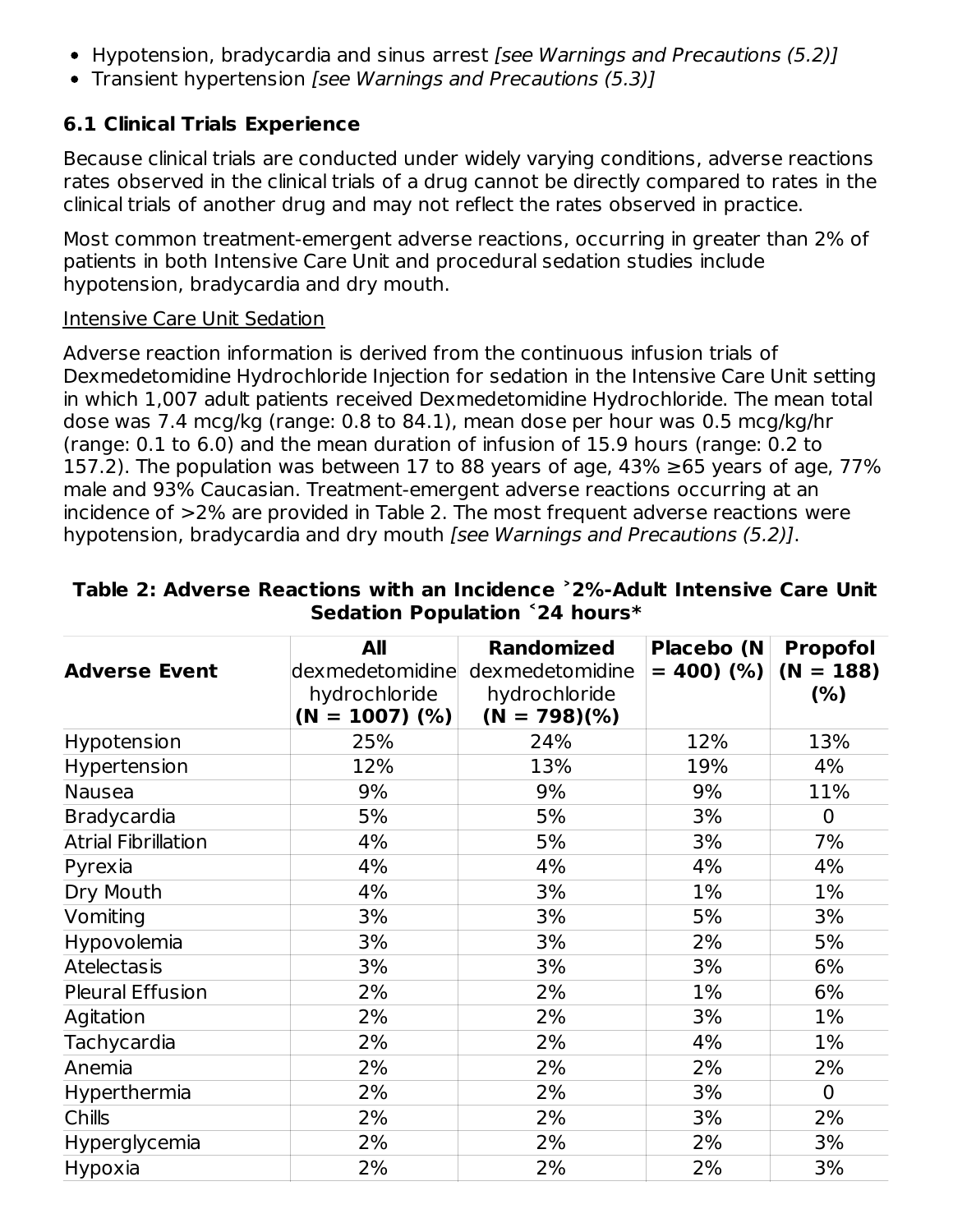| Post-procedural<br>Hemorrhage | 2%       | 2%          | 3%             | 4% |
|-------------------------------|----------|-------------|----------------|----|
| Pulmonary Edema               | $1\%$    | $1\%$       | $1\%$          | 3% |
| Hypocalcemia                  | 1%       | 1%          | $\overline{0}$ | 2% |
| <b>Acidosis</b>               | 1%       | 1%          | $1\%$          | 2% |
| Urine Output<br>Decreased     | 1%       | 1%          | $\mathbf 0$    | 2% |
| Sinus Tachycardia             | $1\%$    | $1\%$       | $1\%$          | 2% |
| Ventricular Tachycardia       | ${<}1\%$ | 1%          | $1\%$          | 5% |
| Wheezing                      | ${<}1\%$ | 1%          | $\overline{0}$ | 2% |
| Edema Peripheral              | $< 1\%$  | $\mathbf 0$ | 1%             | 2% |

 $*$  26 subjects in the all Dexmedetomidine Hydrochloride group and 10 subjects in the randomized Dexmedetomidine Hydrochloride group had exposure for greater than 24 hours

Adverse reaction information was also derived from the placebo-controlled, continuous infusion trials of Dexmedetomidine Hydrochloride for sedation in the surgical intensive care unit setting in which 387 adult patients received Dexmedetomidine Hydrochloride for less than 24 hours. The most frequently observed treatment-emergent adverse events included hypotension, hypertension, nausea, bradycardia, fever, vomiting, hypoxia, tachycardia and anemia (see Table 3).

| Table 3: Treatment-Emergent Adverse Events Occurring in >1% of All |
|--------------------------------------------------------------------|
| Dexmedetomidine-Treated Adult Patients in the Randomized Placebo-  |
| Controlled Continuous Infusion <24 Hours ICU Sedation Studies      |

|                            | <b>Randomized</b><br>Dexmedetomidine ( $N =$ | Placebo ( $N = 379$ ) |
|----------------------------|----------------------------------------------|-----------------------|
| <b>Adverse Event</b>       | 387)                                         |                       |
| Hypotension                | 28%                                          | 13%                   |
| Hypertension               | 16%                                          | 18%                   |
| Nausea                     | 11%                                          | 9%                    |
| Bradycardia                | 7%                                           | 3%                    |
| Fever                      | 5%                                           | 4%                    |
| Vomiting                   | 4%                                           | 6%                    |
| <b>Atrial Fibrillation</b> | 4%                                           | 3%                    |
| Hypoxia                    | 4%                                           | 4%                    |
| Tachycardia                | 3%                                           | 5%                    |
| Hemorrhage                 | 3%                                           | 4%                    |
| Anemia                     | 3%                                           | 2%                    |
| Dry Mouth                  | 3%                                           | 1%                    |
| Rigors                     | 2%                                           | 3%                    |
| Agitation                  | 2%                                           | 3%                    |
| Hyperpyrexia               | 2%                                           | 3%                    |
| Pain                       | 2%                                           | 2%                    |
| Hyperglycemia              | 2%                                           | 2%                    |
| Acidosis                   | 2%                                           | 2%                    |
| <b>Pleural Effusion</b>    | 2%                                           | 1%                    |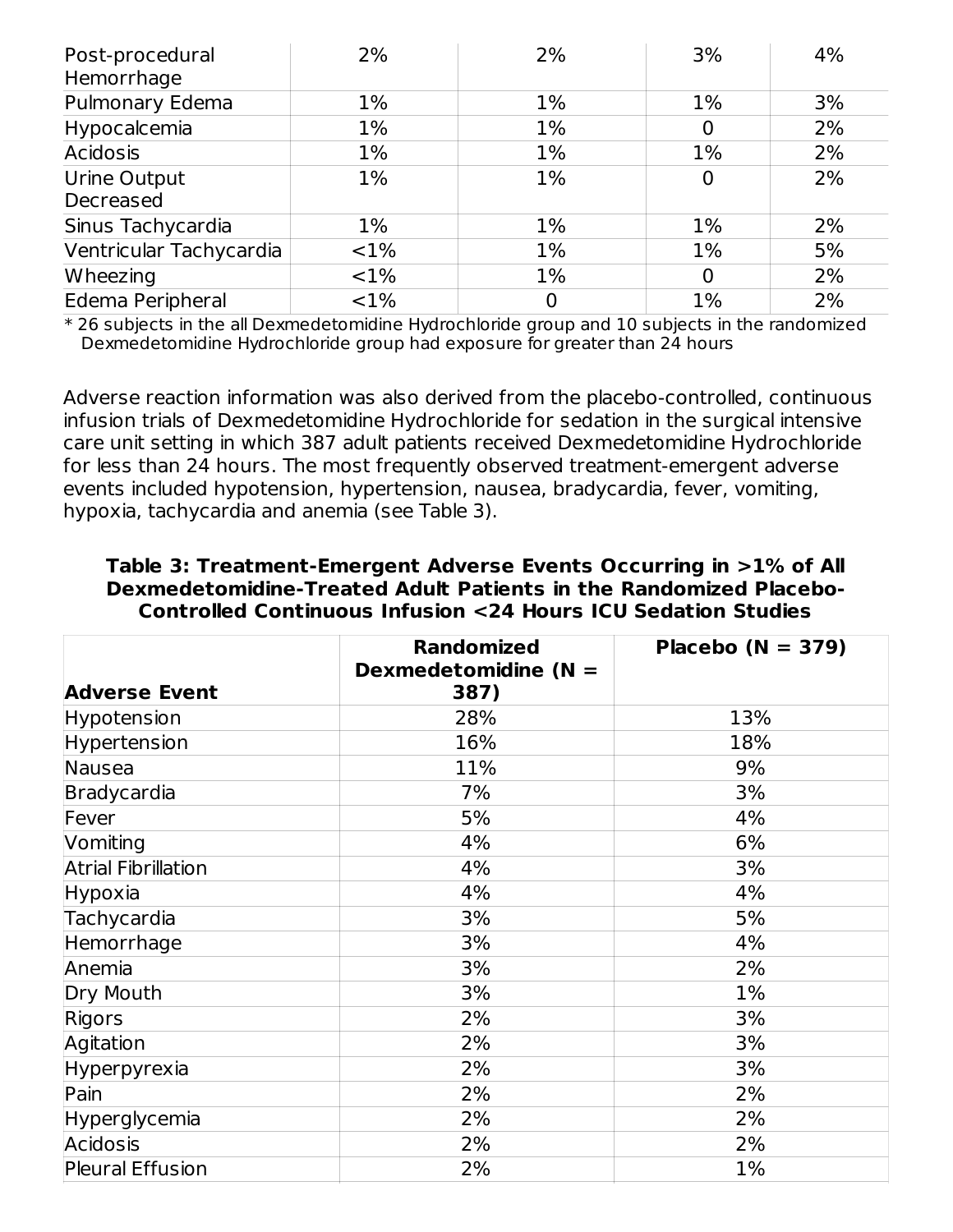| $\sim$ $\cdot$<br>ш<br>∼ | $\sim$ 70         | ., |
|--------------------------|-------------------|----|
| _______                  | -11.<br>ີ<br>$-1$ |    |

In a controlled clinical trial, Dexmedetomidine Hydrochloride was compared to midazolam for ICU sedation exceeding 24 hours duration in adult patients. Key treatment emergent adverse events occurring in dexmedetomidine or midazolam treated patients in the randomized active comparator continuous infusion long-term intensive care unit sedation study are provided in Table 4. The number (%) of subjects who had a doserelated increase in treatment-emergent adverse events by maintenance adjusted dose rate range in the Dexmedetomidine Hydrochloride group is provided in Table 5.

#### **Table 4: Key Treatment-Emergent Adverse Events Occurring in Dexmedetomidine-or Midazolam-Treated Adult Patients in the Randomized Active Comparator Continuous Infusion Long-Term Intensive Care Unit Sedation Study**

|                                                  |         | Dexmedetomidine (N   Midazolam (N = 122) |
|--------------------------------------------------|---------|------------------------------------------|
| <b>Adverse Event</b>                             | $= 244$ |                                          |
| $H$ ypotension $^1$                              | 56%     | 56%                                      |
| <b>Hypotension Requiring Intervention</b>        | 28%     | 27%                                      |
| Bradycardia <sup>2</sup>                         | 42%     | 19%                                      |
| Bradycardia Requiring Intervention               | 5%      | 1%                                       |
| Systolic Hypertension <sup>3</sup>               | 28%     | 42%                                      |
| Tachycardia <sup>4</sup>                         | 25%     | 44%                                      |
| Tachycardia Requiring Intervention               | 10%     | 10%                                      |
| Diastolic Hypertension <sup>3</sup>              | 12%     | 15%                                      |
| Hypertension <sup>3</sup>                        | 11%     | 15%                                      |
| Hypertension Requiring Intervention <sup>†</sup> | 19%     | 30%                                      |
| Hypokalemia                                      | 9%      | 13%                                      |
| Pyrexia                                          | 7%      | 2%                                       |
| Agitation                                        | 7%      | 6%                                       |
| Hyperglycemia                                    | 7%      | 2%                                       |
| Constipation                                     | 6%      | 6%                                       |
| Hypoglycemia                                     | 5%      | 6%                                       |
| <b>Respiratory Failure</b>                       | 5%      | 3%                                       |
| <b>Renal Failure Acute</b>                       | 2%      | 1%                                       |
| <b>Acute Respiratory Distress Syndrome</b>       | 2%      | 1%                                       |
| Generalized Edema                                | 2%      | 6%                                       |
| Hypomagnesemia                                   | 1%      | 7%                                       |

† Includes any type of hypertension

4

 $^{\rm 1}$  Hypotension was defined in absolute terms as Systolic blood pressure of  $<$ 80 mmHg or Diastolic blood pressure of <50 mmHg or in relative terms as ≤30% lower than pre-study drug infusion value

<sup>2</sup> Bradycardia was defined in absolute terms as <40 bpm or in relative terms as  $\leq$ 30% lower than pre-study drug infusion value

 $^3$  Hypertension was defined in absolute terms as Systolic blood pressure  $>$ 180 mmHg or Diastolic blood pressure of >100 mmHg or in relative terms as ≥30% higher than pre-study drug infusion value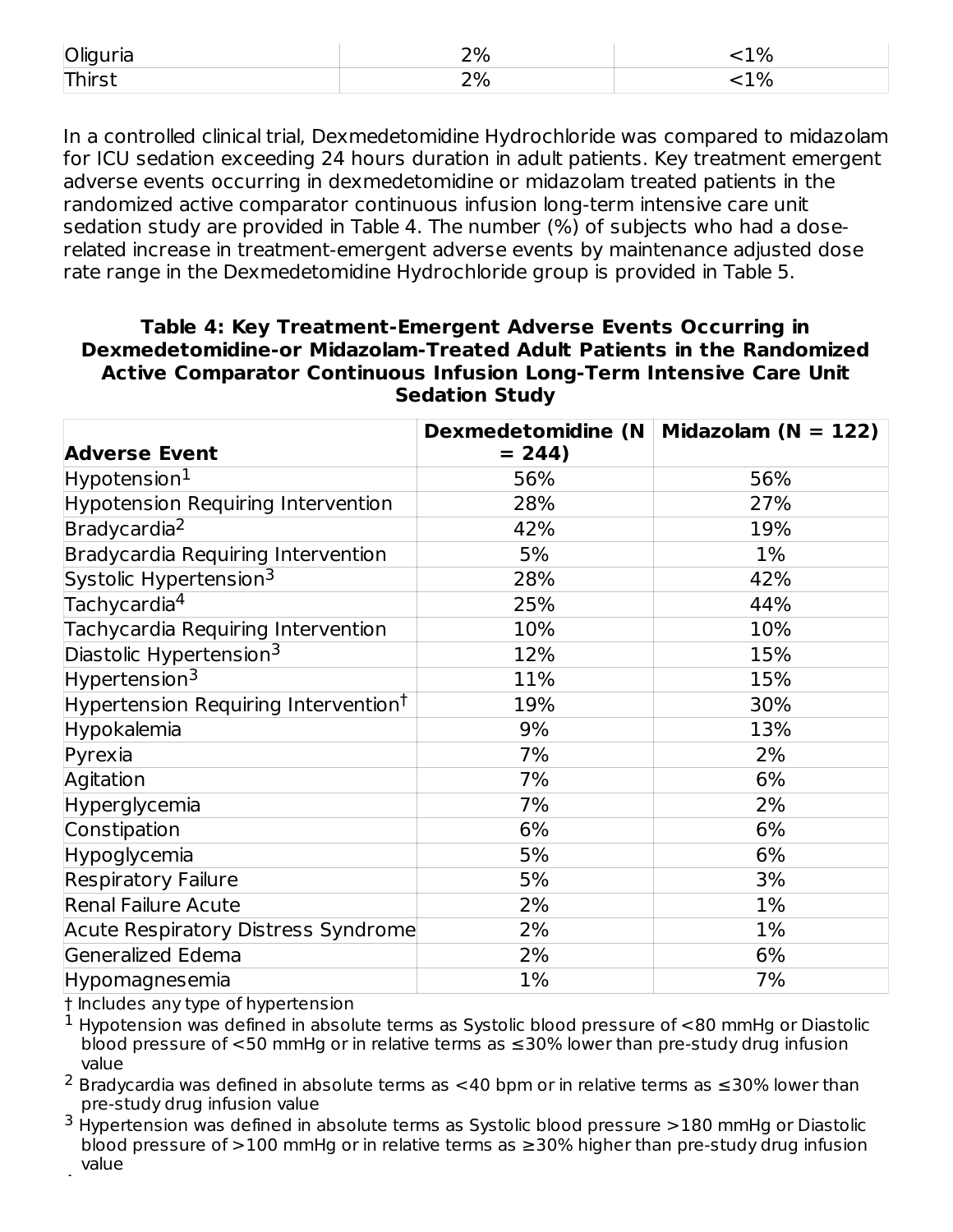$^4$  Tachycardia was defined in absolute terms as  $>$ 120 bpm or in relative terms as  $\geq$ 30% greater than pre-study drug infusion value

The following adverse events occurred between 2 and 5% for Dexmedetomidine Hydrochloride and Midazolam, respectively: renal failure acute (2.5%, 0.8%), acute respiratory distress syndrome (2.5%, 0.8%), and respiratory failure (4.5%, 3.3%).

#### **Table 5. Number (%) of Adult Subjects Who Had a Dose-Related Increase in Treatment Emergent Adverse Events by Maintenance Adjusted Dose Rate Range in the Dexmedetomidine Hydrochloride Group**

| Dexmedetomidine Hydrochloride (mcg/kg/hr)     |       |                                             |                     |
|-----------------------------------------------|-------|---------------------------------------------|---------------------|
| <b>Adverse Event</b>                          |       | ≤0.7* (N = 95) > 0.7 to ≤1.1*<br>$(N = 78)$ | $>1.1*$ (N =<br>71) |
| Constipation                                  | 6%    | 5%                                          | 14%                 |
| Agitation                                     | 5%    | 8%                                          | 14%                 |
| Anxiety                                       | 5%    | 5%                                          | 9%                  |
| Edema Peripheral                              | 3%    | 5%                                          | 7%                  |
| <b>Atrial Fibrillation</b>                    | 2%    | 4%                                          | 9%                  |
| <b>Respiratory Failure</b>                    | 2%    | 6%                                          | 10%                 |
| <b>Acute Respiratory Distress</b><br>Syndrome | $1\%$ | 3%                                          | 9%                  |

\* Average maintenance dose over the entire study drug administration

#### Procedural Sedation

Adverse reaction information is derived from the two trials for procedural sedation [see Clinical Studies (14.2)] in which 318 adult patients received Dexmedetomidine Hydrochloride Injection. The mean total dose was 1.6 mcg/kg (range: 0.5 to 6.7), mean dose per hour was 1.3 mcg/kg/hr (range: 0.3 to 6.1) and the mean duration of infusion of 1.5 hours (range: 0.1 to 6.2). The population was between 18 to 93 years of age, ASA I-IV, 30% ≥65 years of age, 52% male and 61% Caucasian.

Treatment-emergent adverse reactions occurring at an incidence of >2% are provided in Table 6. The most frequent adverse reactions were hypotension, bradycardia, and dry mouth [see Warnings and Precautions (5.2)]. Pre-specified criteria for the vital signs to be reported as adverse reactions are footnoted below the table. The decrease in respiratory rate and hypoxia was similar between Dexmedetomidine Hydrochloride Injection and comparator groups in both studies.

#### **Table 6: Adverse Reactions with an Incidence >2%—Procedural Sedation Population**

| <b>Adverse Event</b>                | <b>Dexmedetomidine</b><br><b>Hydrochloride</b><br>$(N = 318)$ (%) | Placebo (N = 113) $(\%)$ |
|-------------------------------------|-------------------------------------------------------------------|--------------------------|
| $H$ ypotension $^1$                 | 54%                                                               | 30%                      |
| Respiratory Depression <sup>2</sup> | 37%                                                               | 32%                      |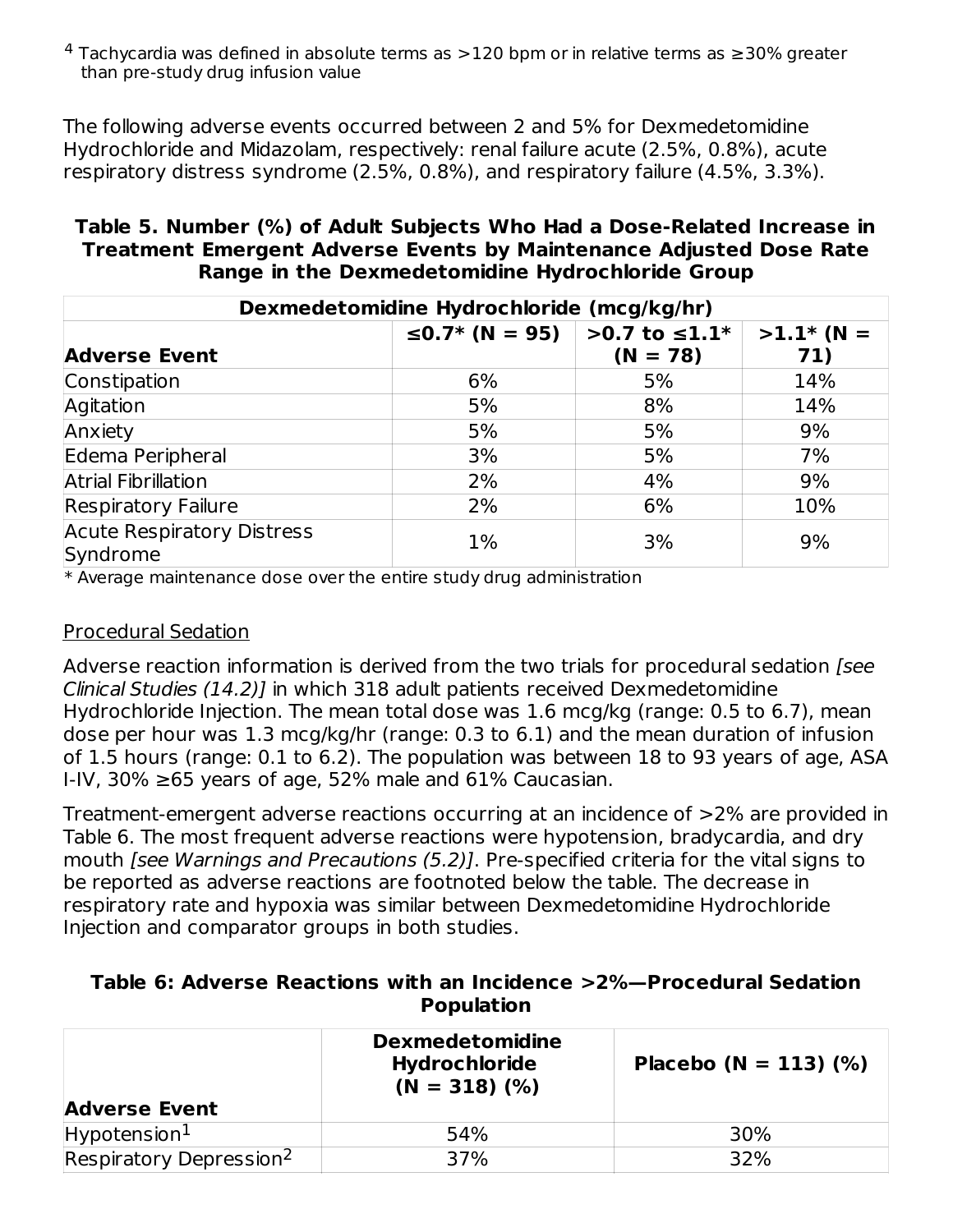| Bradycardia <sup>3</sup>  | 14% | 4%  |
|---------------------------|-----|-----|
| Hypertension <sup>4</sup> | 13% | 24% |
| Tachycardia <sup>5</sup>  | 5%  | 17% |
| Nausea                    | 3%  | 2%  |
| Dry Mouth                 | 3%  | 1%  |
| Hypoxia <sup>6</sup>      | 2%  | 3%  |
| Bradypnea                 | 2%  | 4%  |

 $^{\text{1}}$  Hypotension was defined in absolute and relative terms as Systolic blood pressure of <80 mmHg or ≤30% lower than pre-study drug infusion value, or Diastolic blood pressure of <50 mmHg.

- $^2$  Respiratory depression was defined in absolute and relative terms as respiratory rate (RR) <8 beats per minute or >25% decrease from baseline.
- $3$  Bradycardia was defined in absolute and relative terms as <40 beats per minute or  $\leq$ 30% lower than pre-study drug infusion value.
- $^4$  Hypertension was defined in absolute and relative terms as Systolic blood pressure  $>\!180$  mmHg or ≥30% higher than pre-study drug infusion value or Diastolic blood pressure of >100 mmHg.
- <sup>5</sup> Tachycardia was defined in absolute and relative terms as >120 beats per minute or ≥30% greater than pre-study drug infusion value.
- $^6$  Hypoxia was defined in absolute and relative terms as SpO $_2$  <90% or 10% decrease from baseline.

### **6.2 Postmarketing Experience**

The following adverse reactions have been identified during post-approval use of Dexmedetomidine Hydrochloride Injection. Because these reactions are reported voluntarily from a population of uncertain size, it is not always possible to reliably estimate their frequency or establish a causal relationship to drug exposure.

Hypotension and bradycardia were the most common adverse reactions associated with the use of Dexmedetomidine Hydrochloride Injection during post approval use of the drug.

| <b>System Organ Class</b>                                      | <b>Preferred Term</b>                                                                                                                                                                                                                                |
|----------------------------------------------------------------|------------------------------------------------------------------------------------------------------------------------------------------------------------------------------------------------------------------------------------------------------|
| <b>Blood and Lymphatic System</b><br><b>Disorders</b>          | Anemia                                                                                                                                                                                                                                               |
| Cardiac Disorders                                              | Arrhythmia, atrial fibrillation, atrioventricular block,<br>bradycardia, cardiac arrest, cardiac disorder,<br>extrasystoles, myocardial infarction,<br>supraventricular tachycardia, tachycardia,<br>ventricular arrhythmia, ventricular tachycardia |
| Eye Disorders                                                  | Photopsia, visual impairment                                                                                                                                                                                                                         |
| <b>Gastrointestinal Disorders</b>                              | Abdominal pain, diarrhea, nausea, vomiting                                                                                                                                                                                                           |
| General Disorders and<br><b>Administration Site Conditions</b> | Chills, hyperpyrexia, pain, pyrexia, thirst                                                                                                                                                                                                          |
| <b>Hepatobiliary Disorders</b>                                 | Hepatic function abnormal, hyperbilirubinemia                                                                                                                                                                                                        |
| Investigations                                                 | Alanine aminotransferase increased, aspartate<br>aminotransferase increased, blood alkaline<br>phosphatase increased, blood urea increased,                                                                                                          |

|  |                                         |  | Table 7: Adverse Reactions Experienced During Post-Approval Use of |  |
|--|-----------------------------------------|--|--------------------------------------------------------------------|--|
|  | Dexmedetomidine Hydrochloride Injection |  |                                                                    |  |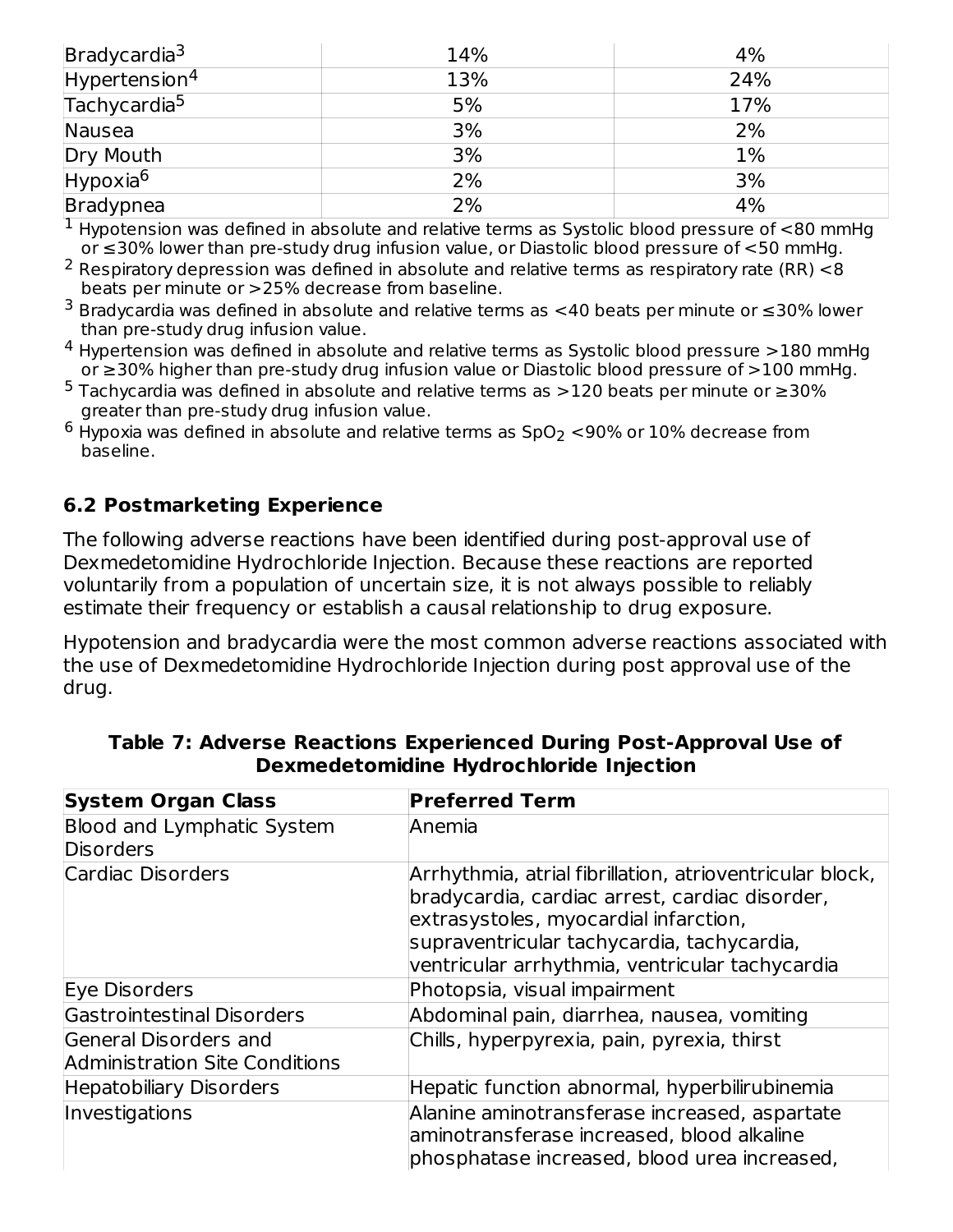|                                                         | electrocardiogram T wave inversion,<br>gammaglutamyltransferase increased,<br>electrocardiogram QT prolonged          |
|---------------------------------------------------------|-----------------------------------------------------------------------------------------------------------------------|
| Metabolism and Nutrition Disorders                      | Acidosis, hyperkalemia, hypoglycemia,<br>hypovolemia, hypernatremia                                                   |
| Nervous System Disorders                                | Convulsion, dizziness, headache, neuralgia,<br>neuritis, speech disorder                                              |
| Psychiatric Disorders                                   | Agitation, confusional state, delirium, hallucination,<br><b>illusion</b>                                             |
| <b>Renal and Urinary Disorders</b>                      | Oliguria, polyuria                                                                                                    |
| Respiratory, Thoracic and<br>Mediastinal Disorders      | Apnea, bronchospasm, dyspnea, hypercapnia,<br>hypoventilation, hypoxia, pulmonary congestion,<br>respiratory acidosis |
| <b>Skin and Subcutaneous Tissue</b><br><b>Disorders</b> | Hyperhidrosis, pruritus, rash, urticaria                                                                              |
| Surgical and Medical Procedures                         | Light anesthesia                                                                                                      |
| <b>Vascular Disorders</b>                               | Blood pressure fluctuation, hemorrhage,<br>hypertension, hypotension                                                  |

### **7 DRUG INTERACTIONS**

### **7.1 Anesthetics, Sedatives, Hypnotics, Opioids**

Co-administration of Dexmedetomidine Hydrochloride Injection with anesthetics, sedatives, hypnotics,

and opioids is likely to lead to an enhancement of effects. Specific studies have confirmed these effects with sevoflurane, isoflurane, propofol, alfentanil, and midazolam. No pharmacokinetic interactions between Dexmedetomidine Hydrochloride Injection and isoflurane, propofol, alfentanil and

midazolam have been demonstrated. However, due to possible pharmacodynamic interactions, when co- administered with Dexmedetomidine Hydrochloride Injection, a reduction in dosage of Dexmedetomidine Hydrochloride Injection or the concomitant anesthetic, sedative, hypnotic or opioid may be required.

### **7.2 Neuromuscular Blockers**

In one study of 10 healthy adult volunteers, administration of Dexmedetomidine Hydrochloride Injection for 45 minutes at a plasma concentration of one ng/mL resulted in no clinically meaningful increases in the magnitude of neuromuscular blockade associated with rocuronium administration.

### **8 USE IN SPECIFIC POPULATIONS**

#### **8.1 Pregnancy**

There are no adequate and well-controlled studies of Dexmedetomidine Hydrochloride Injection use in pregnant women. In an in vitro human placenta study, placental transfer of dexmedetomidine occurred. In a study in the pregnant rat, placental transfer of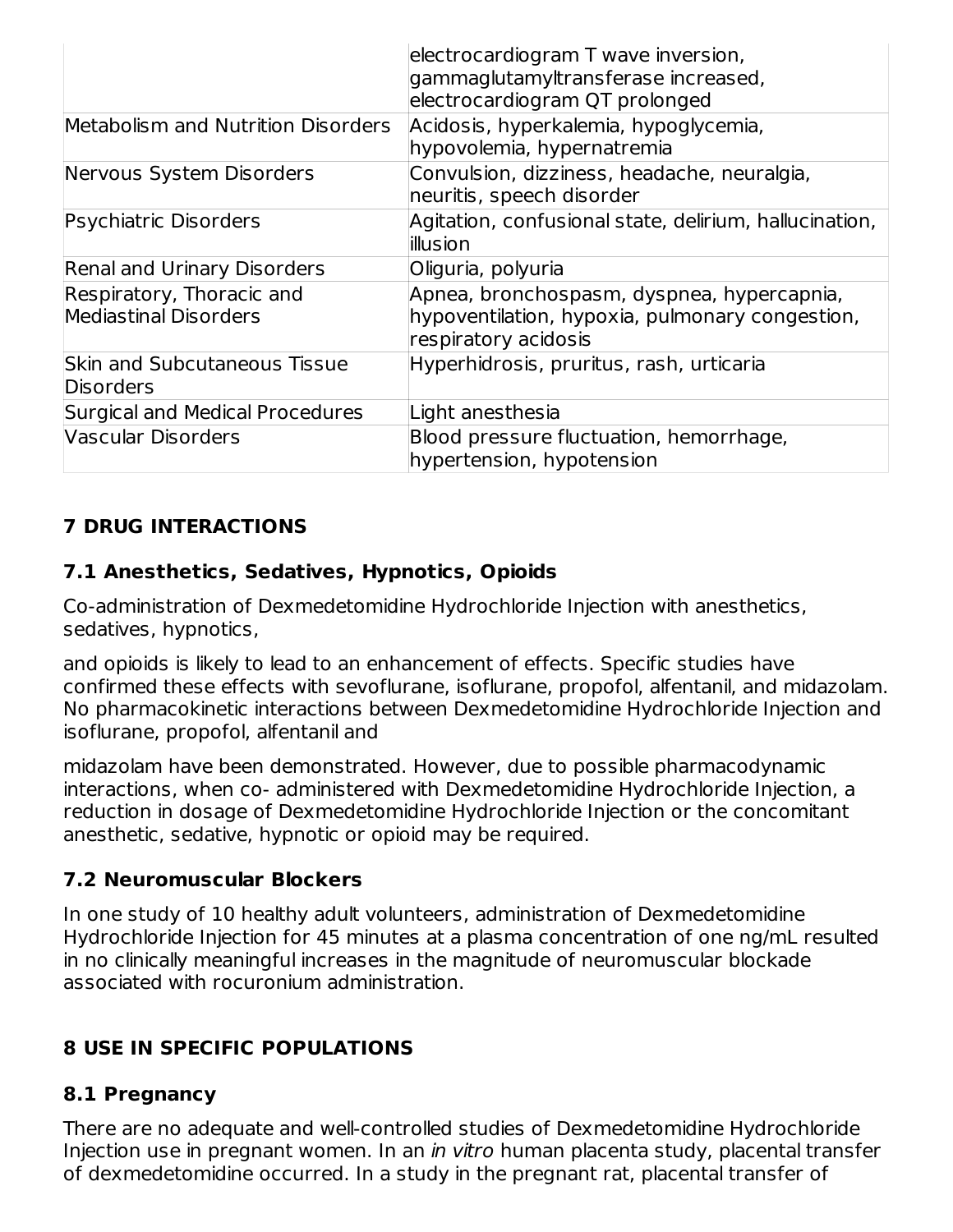dexmedetomidine was observed when radiolabeled dexmedetomidine was administered subcutaneously. Thus, fetal exposure should be expected in humans, and Dexmedetomidine Hydrochloride Injection should be used during pregnancy only if the potential benefits justify the potential risk to the fetus.

Teratogenic effects were not observed in rats following subcutaneous administration of dexmedetomidine during the period of fetal organogenesis (from gestation day 5 to 16) with doses up to 200 mcg/kg (representing a dose approximately equal to the maximum recommended human intravenous dose based on body surface area) or in rabbits following intravenous administration of dexmedetomidine during the period of fetal organogenesis (from gestation day 6 to 18) with doses up to 96 mcg/kg (representing approximately half the human exposure at the maximum recommended dose based on plasma area under the time-curve comparison). However, fetal toxicity, as evidenced by increased post-implantation losses and reduced live pups, was observed in rats at a subcutaneous dose of 200 mcg/kg. The no-effect dose in rats was 20 mcg/kg (representing a dose less than the maximum recommended human intravenous dose based on a body surface area comparison). In another reproductive toxicity study when dexmedetomidine was administered subcutaneously to pregnant rats at 8 and 32 mcg/kg (representing a dose less than the maximum recommended human intravenous dose based on a body surface area comparison) from gestation day 16 through weaning, lower offspring weights were observed. Additionally, when offspring of the 32 mcg/kg group were allowed to mate, elevated fetal and embryocidal toxicity and delayed motor development was observed in second generation offspring.

### **8.2 Labor and Delivery**

The safety of Dexmedetomidine Hydrochloride Injection during labor and delivery has not been studied.

### **8.3 Nursing Mothers**

It is not known whether Dexmedetomidine Hydrochloride Injection is excreted in human milk. Radio- labeled dexmedetomidine administered subcutaneously to lactating female rats was excreted in milk. Because many drugs are excreted in human milk, caution should be exercised when Dexmedetomidine Hydrochloride Injection is administered to a nursing woman.

### **8.4 Pediatric Use**

Safety and efficacy have not been established for Procedural Sedation or ICU Sedation in pediatric patients. One assessor-blinded trial in pediatric patients and two open label studies in neonates were conducted to assess efficacy for ICU sedation. These studies did not meet their primary efficacy endpoints and the safety data submitted were insufficient to fully characterize the safety profile of dexmedetomidine for this patient population. The use of dexmedetomidine for procedural sedation in pediatric patients has not been evaluated.

### **8.5 Geriatric Use**

## Intensive Care Unit Sedation

A total of 729 patients in the clinical studies were 65 years of age and over. A total of 200 patients were 75 years of age and over. In patients greater than 65 years of age, a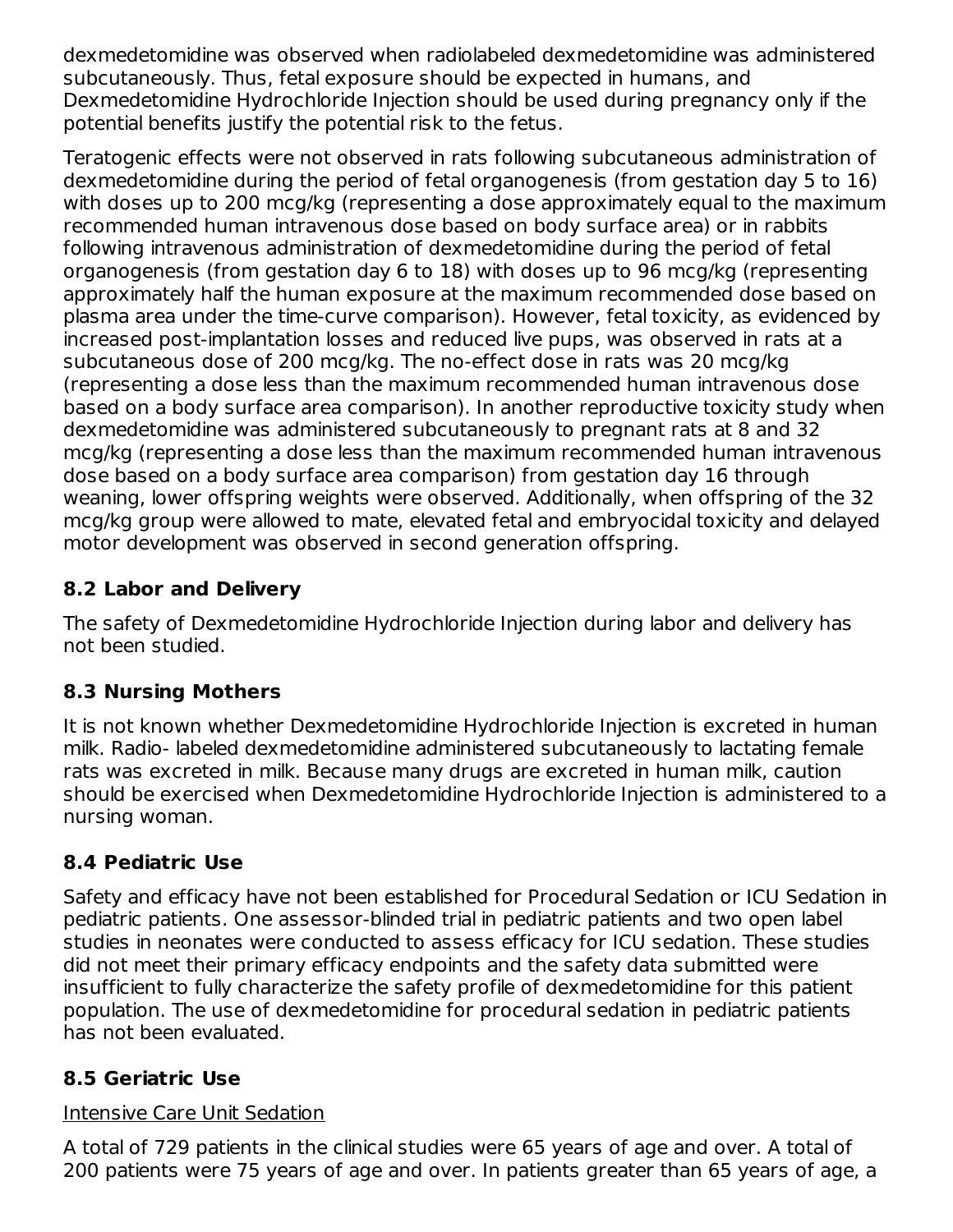higher incidence of bradycardia and hypotension was observed following administration of Dexmedetomidine Hydrochloride [see Warnings and Precautions (5.2)]. Therefore a dose reduction may be considered in patients over 65 years of age [see Dosage and Administration (2.2, 2.3) and Clinical Pharmacology (12.3)].

#### Procedural Sedation

A total of 131 patients in the clinical studies were 65 years of age and over. A total of 47 patients were 75 years of age and over. Hypotension occurred in a higher incidence in Dexmedetomidine Hydrochloride Injection-treated patients 65 years or older (72%) and 75 years or older (74%) as compared to patients <65 years (47%). A reduced loading dose of 0.5 mcg/kg given over 10 minutes is recommended and a reduction in the maintenance infusion should be considered for patients greater than 65 years of age.

### **8.6 Hepatic Impairment**

Since Dexmedetomidine Hydrochloride Injection clearance decreases with increasing severity of hepatic impairment, dose reduction should be considered in patients with impaired hepatic function [see Dosage and Administration (2.2, 2.3) and Clinical Pharmacology (12.3)].

### **9 DRUG ABUSE AND DEPENDENCE**

### **9.1 Controlled Substance**

Dexmedetomidine Hydrochloride is not a controlled substance.

### **9.3 Dependence**

The dependence potential of Dexmedetomidine Hydrochloride Injection has not been studied in humans. However, since studies in rodents and primates have demonstrated that Dexmedetomidine Hydrochloride Injection exhibits pharmacologic actions similar to those of clonidine, it is possible that Dexmedetomidine Hydrochloride Injection may produce a clonidine-like withdrawal syndrome upon abrupt discontinuation [see Warnings and Precautions (5.5)].

### **10 OVERDOSAGE**

The tolerability of Dexmedetomidine Hydrochloride Injection was studied in one study in which healthy adult subjects were administered doses at and above the recommended dose of 0.2 to 0.7 mcg/kg/hr.

The maximum blood concentration achieved in this study was approximately 13 times the upper boundary of the therapeutic range. The most notable effects observed in two subjects who achieved the highest doses were first degree atrioventricular block and second degree heart block. No hemodynamic compromise was noted with the atrioventricular block and the heart block resolved spontaneously within one minute.

Five adult patients received an overdose of Dexmedetomidine Hydrochloride in the intensive care unit sedation studies. Two of these patients had no symptoms reported; one patient received a 2 mcg/kg loading dose over 10 minutes (twice the recommended loading dose) and one patient received a maintenance infusion of 0.8 mcg/kg/hr. Two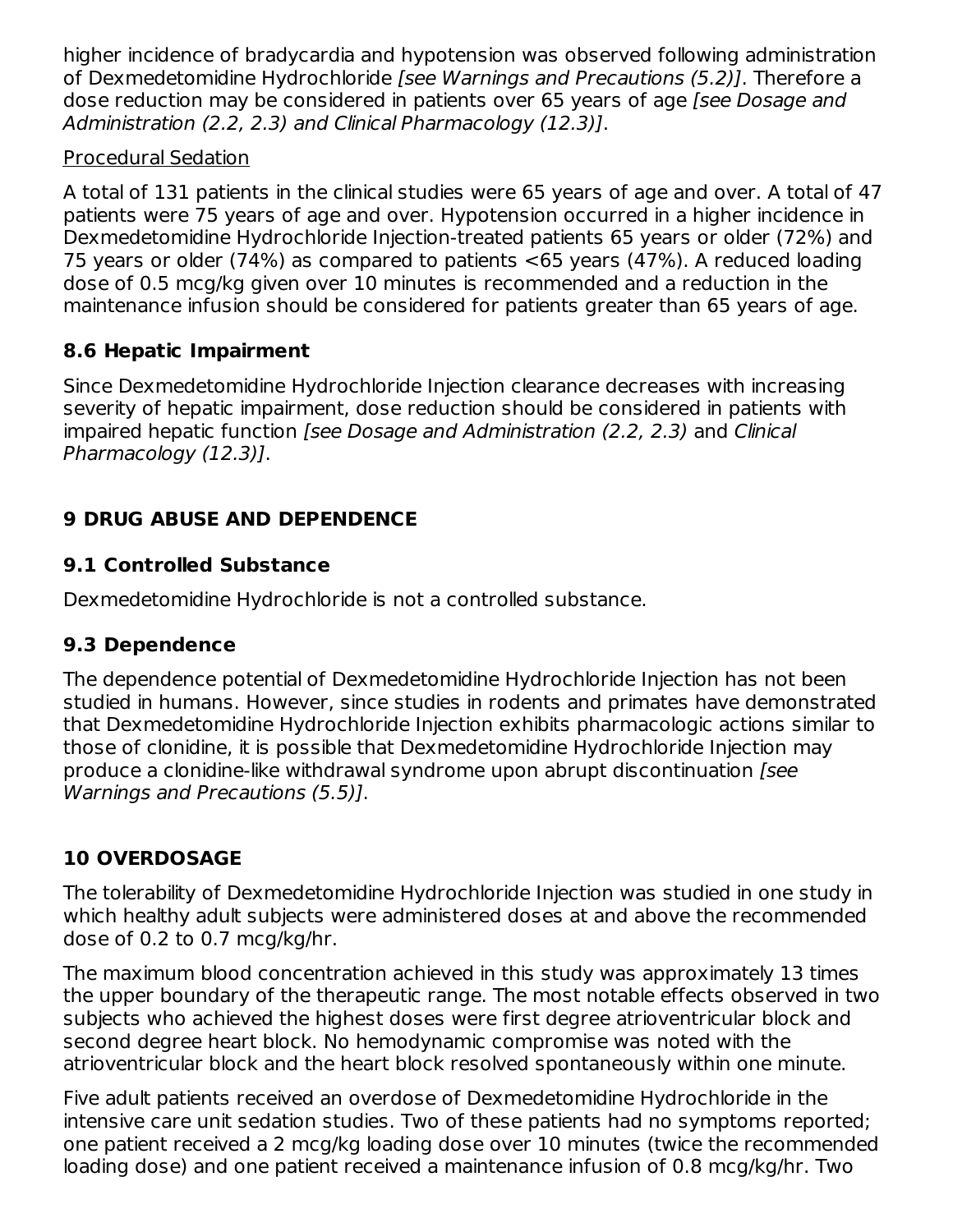other patients who received a 2 mcg/kg loading dose over 10 minutes, experienced bradycardia and/or hypotension. One patient who received a loading bolus dose of undiluted Dexmedetomidine Hydrochloride Injection (19.4 mcg/kg), had cardiac arrest from which he was successfully resuscitated.

### **11 DESCRIPTION**

Dexmedetomidine Hydrochloride Injection, USP is a sterile, nonpyrogenic solution suitable for intravenous infusion following dilution. Dexmedetomidine hydrochloride is the S-enantiomer of medetomidine and is chemically described as (+)-4-(S)-[1-(2,3 dimethylphenyl)ethyl]-1H-imidazole monohydrochloride, and the structural formula is:



Dexmedetomidine hydrochloride is a white or almost white powder that is freely soluble in water and has a pKa of 7.1. Its partition coefficient in-octanol: water at pH 7.4 is 2.89. Dexmedetomidine Hydrochloride Injection, USP is supplied as a clear, colorless, isotonic solution with a pH of 4.5 to 7.0. Each mL contains 118 mcg of dexmedetomidine hydrochloride equivalent to 100 mcg (0.1 mg) of dexmedetomidine, 9 mg of sodium chloride, 597 mcg of sodium acetate trihydrate and 27 mcg of glacial acetic acid in water. The solution is preservative-free.

## **12 CLINICAL PHARMACOLOGY**

### **12.1 Mechanism of Action**

Dexmedetomidine Hydrochloride Injection is a relatively selective alpha<sub>2</sub>-adrenergic agonist with sedative properties. Alpha $_2$  selectivity is observed in animals following slow intravenous infusion of low and medium doses (10 to 300 mcg/kg). Both alpha $_{\rm 1}$  and alpha $_2$  activity is observed following slow intravenous infusion of high doses (≥1,000  $\,$ mcg/kg) or with rapid intravenous administration.

## **12.2 Pharmacodynamics**

In a study in healthy volunteers ( $N = 10$ ), respiratory rate and oxygen saturation remained within normal limits and there was no evidence of respiratory depression when Dexmedetomidine Hydrochloride Injection was administered by intravenous infusion at doses within the recommended dose range (0.2 to 0.7 mcg/kg/hr).

### **12.3 Pharmacokinetics**

Following intravenous administration, dexmedetomidine exhibits the following pharmacokinetic parameters: a rapid distribution phase with a distribution half-life (t $_{\rm 1/2})$ of approximately 6 minutes; a terminal elimination half-life (t $_{\rm 1/2})$  of approximately 2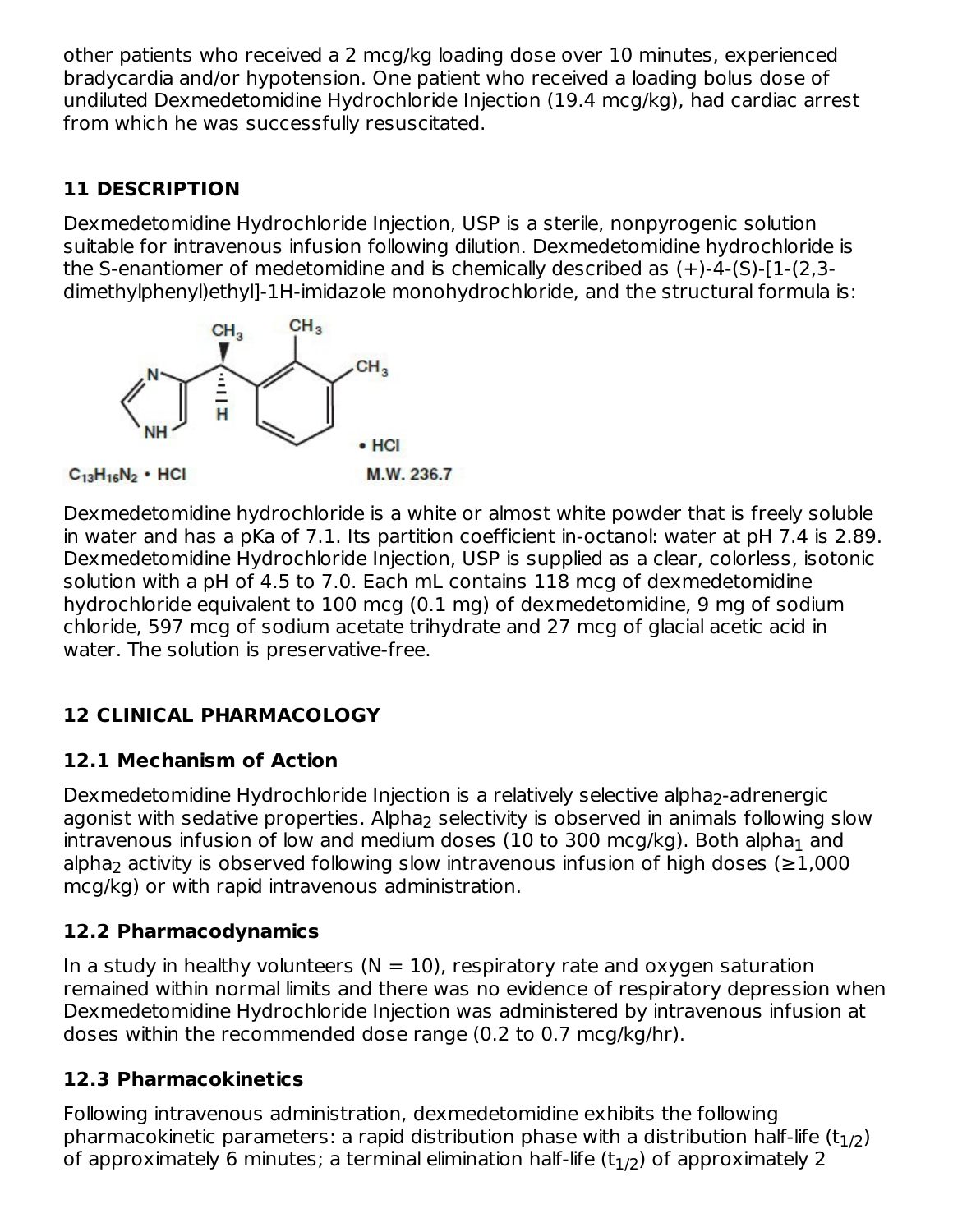hours; and steady-state volume of distribution ( $\rm V_{SS}$ ) of approximately 118 liters. Clearance is estimated to be approximately 39 L/h. The mean body weight associated with this clearance estimate was 72 kg. 1/2 ss

Dexmedetomidine exhibits linear pharmacokinetics in the dosage range of 0.2 to 0.7 mcg/kg/hr when administered by intravenous infusion for up to 24 hours. Table 8 shows the main pharmacokinetic parameters when Dexmedetomidine Hydrochloride Injection was infused (after appropriate loading doses) at maintenance infusion rates of 0.17 mcg/kg/hr (target plasma concentration of 0.3 ng/mL) for 12 and 24 hours, 0.33 mcg/kg/hr (target plasma concentration of 0.6 ng/mL) for 24 hours, and 0.70 mcg/kg/hr (target plasma concentration of 1.25 ng/mL) for 24 hours.

|                                                       | Loading Infusion (min)/Total Infusion Duration (hrs) |                                                         |                 |                 |  |  |  |  |
|-------------------------------------------------------|------------------------------------------------------|---------------------------------------------------------|-----------------|-----------------|--|--|--|--|
|                                                       |                                                      | 10 min/12 hrs 10 min/24 hrs 10 min/24 hrs 35 min/24 hrs |                 |                 |  |  |  |  |
|                                                       | Dexmedetomidine Target Plasma Concentration (ng/mL)  |                                                         |                 |                 |  |  |  |  |
|                                                       |                                                      | and Dose (mcg/kg/hr)                                    |                 |                 |  |  |  |  |
| <b>Parameter</b>                                      | 0.3/0.17                                             | 0.3/0.17                                                | 0.6/0.33        | 1.25/0.70       |  |  |  |  |
| $t_{1/2}$ , hour                                      | $1.78 \pm 0.30$                                      | $2.22 \pm 0.59$                                         | $2.23 \pm 0.21$ | $2.50 \pm 0.61$ |  |  |  |  |
| CL, liter/hour                                        | $46.3 \pm 8.3$                                       | $43.1 \pm 6.5$                                          | $35.3 \pm 6.8$  | $36.5 \pm 7.5$  |  |  |  |  |
| $V_{SS}$ , liter                                      | $88.7 \pm 22.9$                                      | $102.4 \pm 20.3$                                        | $93.6 \pm 17.0$ | $99.6 \pm 17.8$ |  |  |  |  |
| $^\shortparallel$ Avg C <sub>ss</sub> $^{\#}$ , ng/mL | $0.27 \pm 0.05$                                      | $0.27 \pm 0.05$                                         | $0.67 \pm 0.10$ | $1.37 \pm 0.20$ |  |  |  |  |

Abbreviations: t $_{1/2}$  = half-life, CL = clearance, V $_{\rm SS}$  = steady-state volume of distribution

\* Presented as harmonic mean and pseudo standard deviation.

 $^{\#}$  Mean C<sub>ss</sub> = Average steady-state concentration of Dexmedetomidine Hydrochloride Injection. The mean  $\mathsf{C}_\mathsf{SS}$  was calculated based on post-dose sampling from 2.5 to 9 hours samples for  $12$ hour infusion and post-dose sampling from 2.5 to 18 hours for 24 hour infusions.

The loading doses for each of the above indicated groups were 0.5, 0.5, 1 and 2.2 mcg/kg, respectively.

Dexmedetomidine pharmacokinetic parameters after Dexmedetomidine Hydrochloride Injection maintenance doses of 0.2 to 1.4 mcg/kg/hr for  $> 24$  hours were similar to the PK parameters after Dexmedetomidine Hydrochloride Injection maintenance dosing for <24 hours in other studies. The values for clearance (CL), volume of distribution (V), and  $t_{1/2}$  were 39.4 L/hr, 152 L, and 2.67 hours, respectively.

#### **Distribution**

The steady-state volume of distribution (V<sub>ss</sub>) of dexmedetomidine was approximately 118 liters. Dexmedetomidine protein binding was assessed in the plasma of normal healthy male and female subjects. The average protein binding was 94% and was constant across the different plasma concentrations tested. Protein binding was similar in males and females. The fraction of Dexmedetomidine Hydrochloride Injection that was bound to plasma proteins was significantly decreased in subjects with hepatic impairment compared to healthy subjects.

The potential for protein binding displacement of dexmedetomidine by fentanyl, ketorolac, theophylline, digoxin and lidocaine was explored in vitro, and negligible changes in the plasma protein binding of Dexmedetomidine Hydrochloride Injection were observed. The potential for protein binding displacement of phenytoin, warfarin,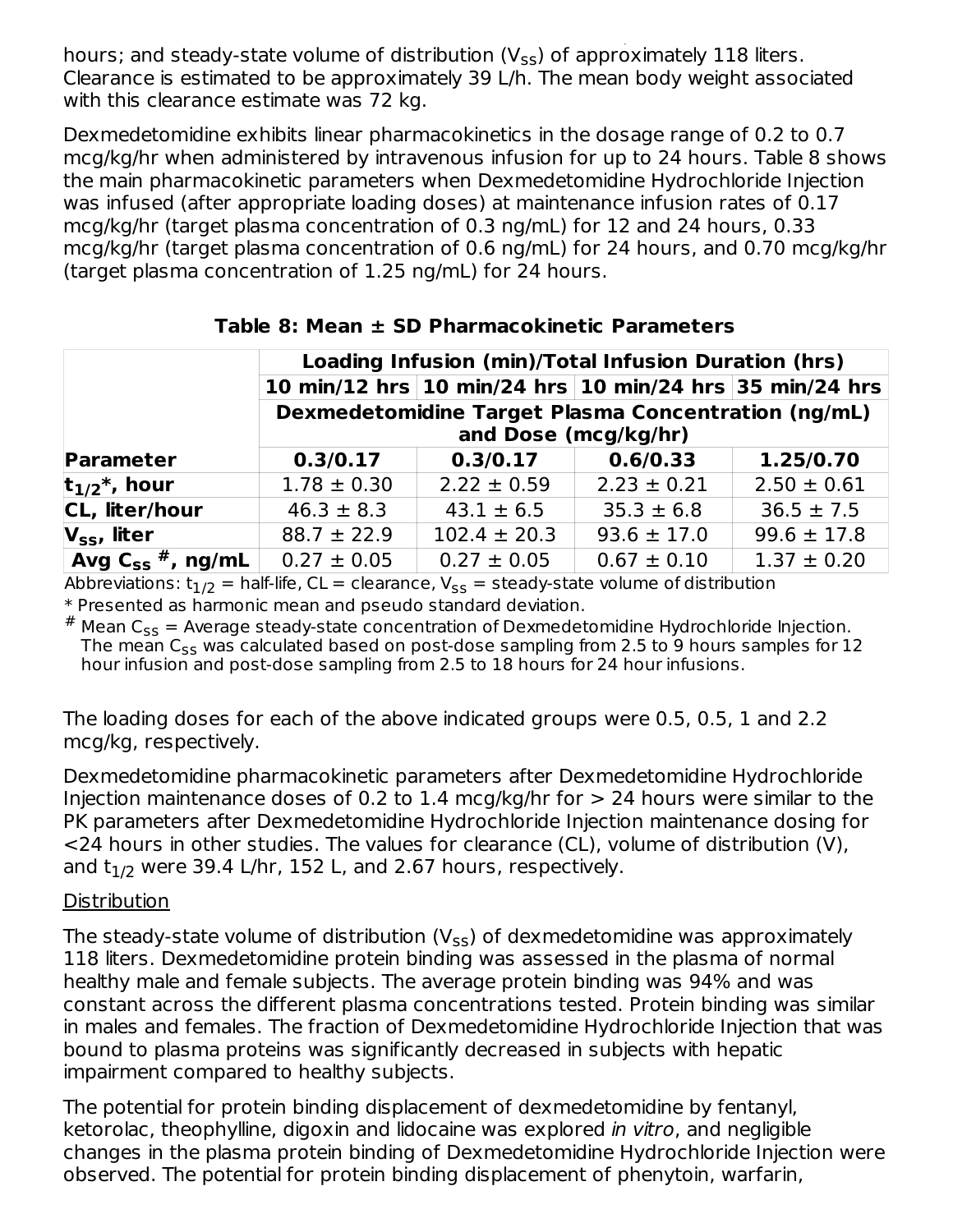ibuprofen, propranolol, theophylline and digoxin by Dexmedetomidine Hydrochloride Injection was explored in vitro and none of these compounds appeared to be significantly displaced by Dexmedetomidine Hydrochloride Injection.

#### Elimination

### Metabolism

Dexmedetomidine undergoes almost complete biotransformation with very little unchanged dexmedetomidine excreted in urine and feces. Biotransformation involves both direct glucuronidation as well as cytochrome P450 mediated metabolism. The major metabolic pathways of dexmedetomidine are: direct N-glucuronidation to inactive metabolites; aliphatic hydroxylation (mediated primarily by CYP2A6 with a minor role of CYP1A2, CYP2E1, CYP2D6 and CYP2C19) of dexmedetomidine to generate 3-hydroxydexmedetomidine, the glucuronide of 3-hydroxy-dexmedetomidine, and 3-carboxydexmedetomidine; and N-methylation of dexmedetomidine to generate 3-hydroxy Nmethyl- dexmedetomidine, 3-carboxy N-methyl-dexmedetomidine, and dexmedetomidine-N-methyl O- glucuronide.

### Excretion

The terminal elimination half-life (t $_{\rm 1/2}$ ) of dexmedetomidine is approximately 2 hours and clearance is estimated to be approximately 39 L/h. A mass balance study demonstrated that after nine days an average of 95% of the radioactivity, following intravenous administration of radiolabeled dexmedetomidine, was recovered in the urine and 4% in the feces. No unchanged dexmedetomidine was detected in the urine. Approximately 85% of the radioactivity recovered in the urine was excreted within 24 hours after the infusion. Fractionation of the radioactivity excreted in urine demonstrated that products of N- glucuronidation accounted for approximately 34% of the cumulative urinary excretion. In addition, aliphatic hydroxylation of parent drug to form 3-hydroxydexmedetomidine, the glucuronide of 3- hydroxy-dexmedetomidine, and 3-carboxylic acid-dexmedetomidine together represented approximately 14% of the dose in urine. Nmethylation of dexmedetomidine to form 3-hydroxy N-methyl dexmedetomidine, 3 carboxy N-methyl dexmedetomidine, and N-methyl O-glucuronide dexmedetomidine accounted for approximately 18% of the dose in urine. The N-Methyl metabolite itself was a minor circulating component and was undetected in urine. Approximately 28% of the urinary metabolites have not been identified.

### Specific Populations

### Male and Female Patients

There was no observed difference in Dexmedetomidine Hydrochloride Injection pharmacokinetics due to gender.

### Geriatric Patients

The pharmacokinetic profile of Dexmedetomidine Hydrochloride Injection was not altered by age.

There were no differences in the pharmacokinetics of Dexmedetomidine Hydrochloride Injection in young (18 to 40 years), middle age (41 to 65 years), and elderly (>65 years) subjects.

### Patients with Hepatic Impairment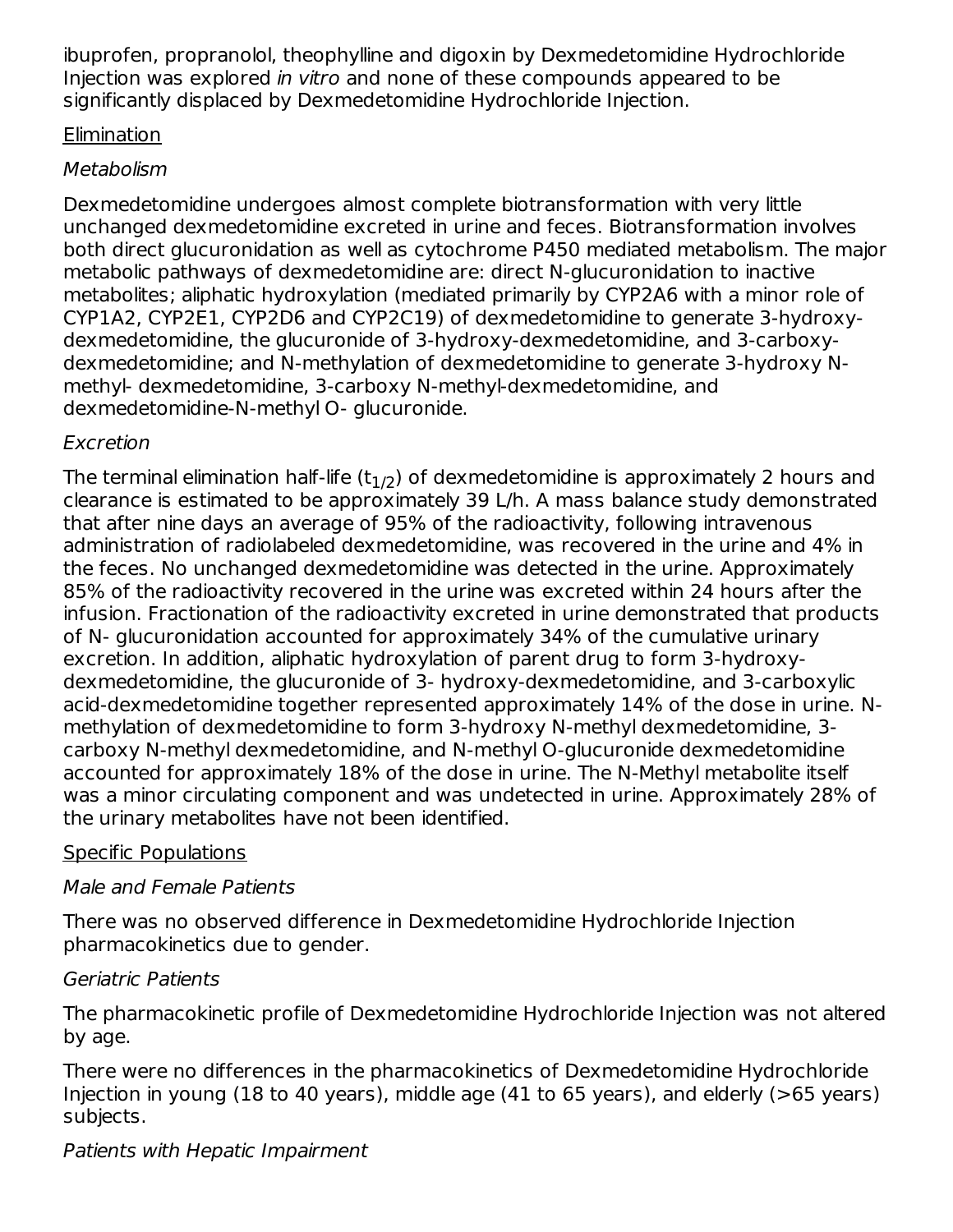In subjects with varying degrees of hepatic impairment (Child-Pugh Class A, B, or C), clearance values for Dexmedetomidine Hydrochloride Injection were lower than in healthy subjects. The mean clearance values for patients with mild, moderate, and severe hepatic impairment were 74%, 64% and 53% of those observed in the normal healthy subjects, respectively. Mean clearances for free drug were 59%, 51% and 32% of those observed in the normal healthy subjects, respectively.

Although Dexmedetomidine Hydrochloride Injection is dosed to effect, it may be necessary to consider dose reduction in subjects with hepatic impairment (see Dosage and Administration (2.2), Warnings and Precautions (5.7)].

#### Patients with Renal Impairment

Dexmedetomidine Hydrochloride Injection pharmacokinetics (C<sub>max</sub>, T<sub>max</sub>, AUC, t<sub>1/2</sub>, CL, and  $\mathsf{V}_{\mathsf{SS}}$ ) were not significantly different in patients with severe renal impairment (creatinine clearance: < 30

mL/min) compared to healthy subjects.

#### Drug Interaction Studies

In vitro studies: In vitro studies in human liver microsomes demonstrated no evidence of cytochrome P450 mediated drug interactions that are likely to be of clinical relevance.

### **13 NONCLINICAL TOXICOLOGY**

### **13.1 Carcinogenesis, Mutagenesis, Impairment of Fertility**

#### Carcinogenesis

Animal carcinogenicity studies have not been performed with dexmedetomidine.

#### **Mutagenesis**

Dexmedetomidine was not mutagenic in vitro, in either the bacterial reverse mutation assay (E. coli and Salmonella typhimurium) or the mammalian cell forward mutation assay (mouse lymphoma). Dexmedetomidine was clastogenic in the *in vitro* human lymphocyte chromosome aberration test with, but not without, rat S9 metabolic activation. In contrast, dexmedetomidine was not clastogenic in the *in vitro* human lymphocyte chromosome aberration test with or without human S9 metabolic activation.

Although dexmedetomidine was clastogenic in an in vivo mouse micronucleus test in NMRI mice, there was no evidence of clastogenicity in CD-1 mice.

#### Impairment of Fertility

Fertility in male or female rats was not affected after daily subcutaneous injections of dexmedetomidine at doses up to 54 mcg/kg (less than the maximum recommended human intravenous dose on a mcg/m<sup>2</sup> basis) administered from 10 weeks prior to mating in males, and 3 weeks prior to mating and during mating in females.

### **13.2 Animal Toxicology and/or Pharmacology**

There were no differences in the adrenocorticotropic hormone (ACTH)-stimulated cortisol response in dogs following a single dose of dexmedetomidine compared to saline control. However, after continuous subcutaneous infusions of dexmedetomidine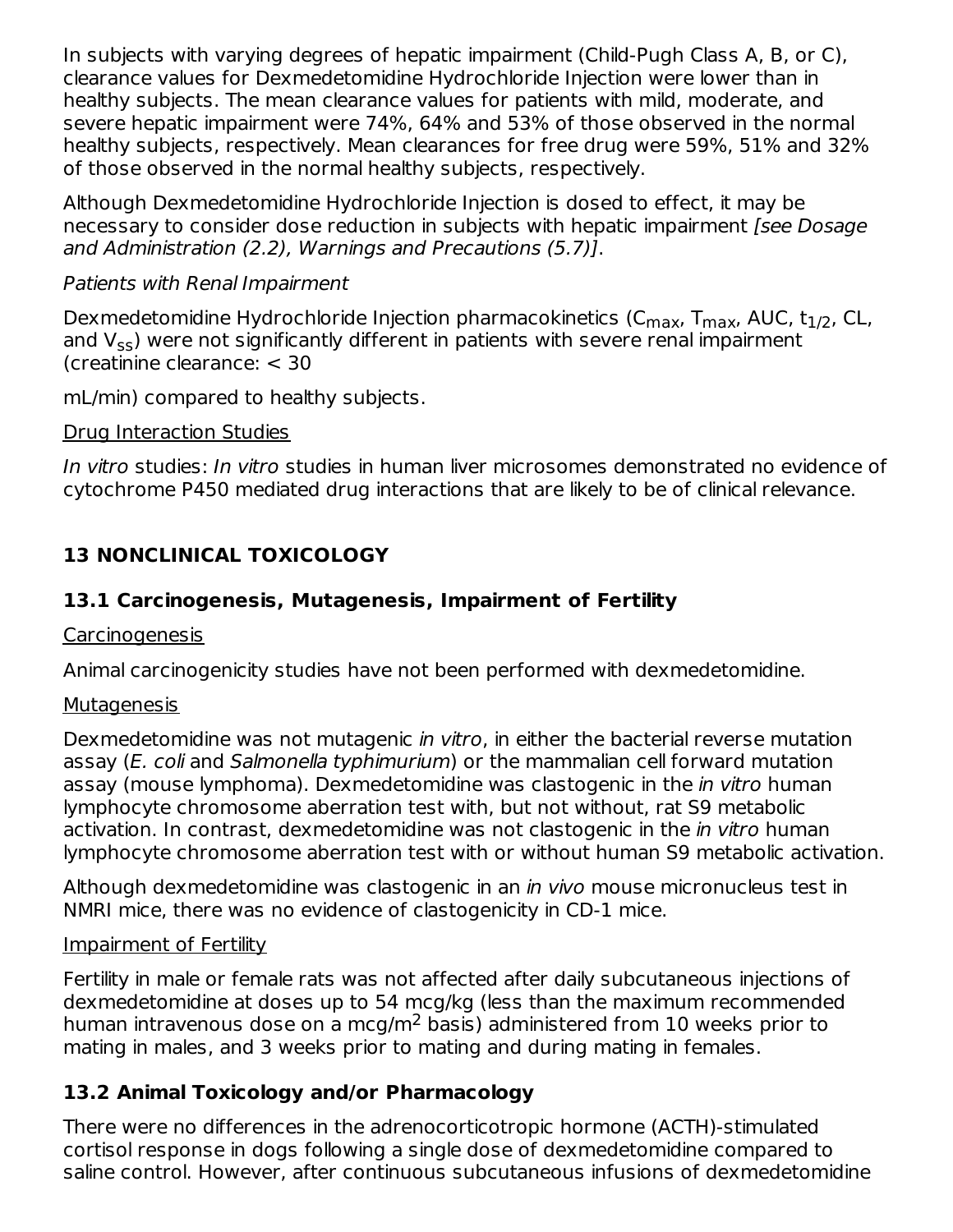at 3 mcg/kg/hr and 10 mcg/kg/hr for one week in dogs (exposures estimated to be within the clinical range), the ACTH-stimulated cortisol response was diminished by approximately 27% and 40%, respectively, compared to saline-treated control animals indicating a dose-dependent adrenal suppression.

### **14 CLINICAL STUDIES**

The safety and efficacy of Dexmedetomidine Hydrochloride Injection has been evaluated in four randomized, double-blind, placebo-controlled multicenter clinical trials in 1,185 adult patients.

### **14.1 Intensive Care Unit Sedation**

Two randomized, double-blind, parallel-group, placebo-controlled multicenter clinical trials included 754 adult patients being treated in a surgical intensive care unit. All patients were initially intubated and received mechanical ventilation. These trials evaluated the sedative properties of Dexmedetomidine Hydrochloride by comparing the amount of rescue medication (midazolam in one trial and propofol in the second) required to achieve a specified level of sedation (using the standardized Ramsay Sedation Scale) between Dexmedetomidine Hydrochloride and placebo from onset of treatment to extubation or to a total treatment duration of 24 hours. The Ramsay Level of Sedation Scale is displayed in Table 9.

| <b>Clinical Score</b> | Level of Sedation Achieved                                                          |
|-----------------------|-------------------------------------------------------------------------------------|
| 6                     | Asleep, no response                                                                 |
| 5                     | Asleep, sluggish response to light glabellar tap or loud auditory<br>stimulus       |
| 4                     | Asleep, but with brisk response to light glabellar tap or loud auditory<br>stimulus |
| 3                     | Patient responds to commands                                                        |
| 2                     | Patient cooperative, oriented, and tranquil                                         |
|                       | Patient anxious, agitated, or restless                                              |

**Table 9: Ramsay Level of Sedation Scale**

In the first study, 175 adult patients were randomized to receive placebo and 178 to receive dexmedetomidine hydrochloride by intravenous infusion at a dose of 0.4 mcg/kg/hr (with allowed adjustment between 0.2 and 0.7 mcg/kg/hr) following an initial loading infusion of one mcg/kg intravenous over 10 minutes. The study drug infusion rate was adjusted to maintain a Ramsay sedation score of ≥3. Patients were allowed to receive "rescue" midazolam as needed to augment the study drug infusion. In addition, morphine sulfate was administered for pain as needed. The primary outcome measure for this study was the total amount of rescue medication (midazolam) needed to maintain sedation as specified while intubated. Patients randomized to placebo received significantly more midazolam than patients randomized to dexmedetomidine hydrochloride (see Table 10).

A second prospective primary analysis assessed the sedative effects of dexmedetomidine hydrochloride by comparing the percentage of patients who achieved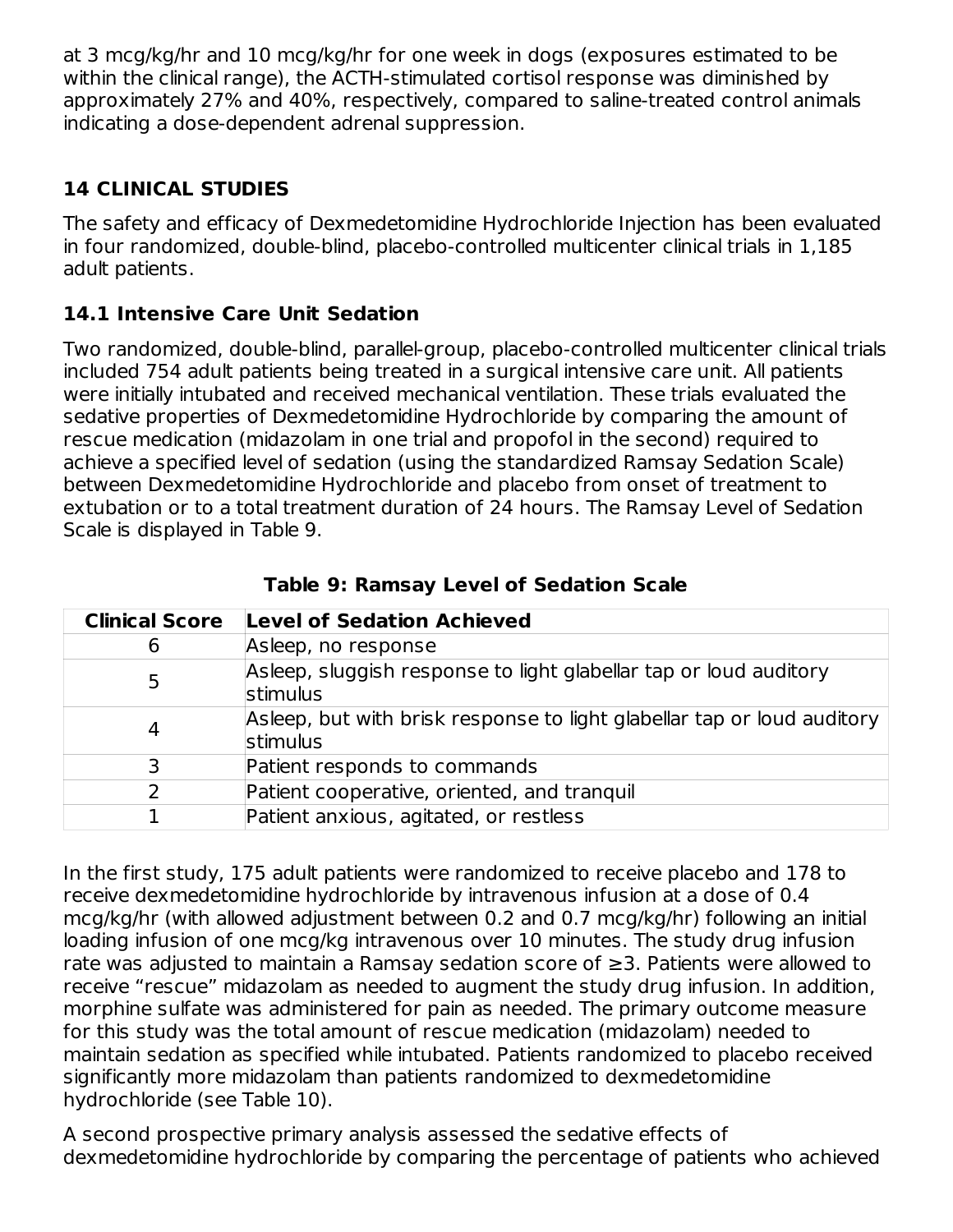a Ramsay sedation score of ≥3 during intubation without the use of additional rescue medication. A significantly greater percentage of patients in the dexmedetomidine hydrochloride group maintained a Ramsay sedation score of ≥3 without receiving any midazolam rescue compared to the placebo group (see Table 10).

|  |  | Table 10: Midazolam Use as Rescue Medication During Intubation (ITT) Study |  |  |
|--|--|----------------------------------------------------------------------------|--|--|
|  |  | One                                                                        |  |  |

|                                      | Placebo<br>$(N=175)$ | Dexmedetomidine<br>hydrochloride<br>$(N=178)$ | p-value           |
|--------------------------------------|----------------------|-----------------------------------------------|-------------------|
| Mean Total Dose (mg) of<br>Midazolam | 19 <sub>mg</sub>     | 5 <sub>mg</sub>                               | $0.0011*$         |
| Standard deviation                   | 53 mg                | 19 <sub>mg</sub>                              |                   |
| Categorized Midazolam Use            |                      |                                               |                   |
| 0 <sub>mg</sub>                      | 43 (25%)             | 108 (61%)                                     | $^{\circ}0.001**$ |
| $0-4mg$                              | 34 (19%)             | 36 (20%)                                      |                   |
| $34 \text{ mg}$                      | 98 (56%)             | 34 (19%)                                      |                   |

ITT (intent-to-treat) population includes all randomized patients

\* ANOVA model with treatment center

\*\* Chi-square

A prospective secondary analysis assessed the dose of morphine sulfate administered to patients in the Dexmedetomidine Hydrochloride and placebo groups. On average, Dexmedetomidine Hydrochloride -treated patients received less morphine sulfate for pain than placebo-treated patients (0.47 versus 0.83 mg/h). In addition, 44% (79 of 178 patients) of Dexmedetomidine Hydrochloride patients received no morphine sulfate for pain versus 19% (33 of 175 patients) in the placebo group.

In a second study, 198 adult patients were randomized to receive placebo and 203 to receive Dexmedetomidine Hydrochloride by intravenous infusion at a dose of 0.4 mcg/kg/hr (with allowed adjustment between 0.2 and 0.7 mcg/kg/hr) following an initial loading infusion of one mcg/kg intravenous over 10 minutes. The study drug infusion was adjusted to maintain a Ramsay sedation score of ≥3. Patients were allowed to receive "rescue" propofol as needed to augment the study drug infusion. In addition, morphine sulfate was administered as needed for pain. The primary outcome measure for this study was the total amount of rescue medication (propofol) needed to maintain sedation as specified while intubated.

Patients randomized to placebo received significantly more propofol than patients randomized to Dexmedetomidine Hydrochloride (see Table 11).

A significantly greater percentage of patients in the dexmedetomidine hydrochloride group compared to the placebo group maintained a Ramsay sedation score of ≥3 without receiving any propofol rescue (see Table 11).

#### **Table 11: Propofol Use as Rescue Medication During Intubation (ITT) Study Two**

| Placebo   | Dexmedetomidine | p-value |
|-----------|-----------------|---------|
| $(N=198)$ | Hydrochloride   |         |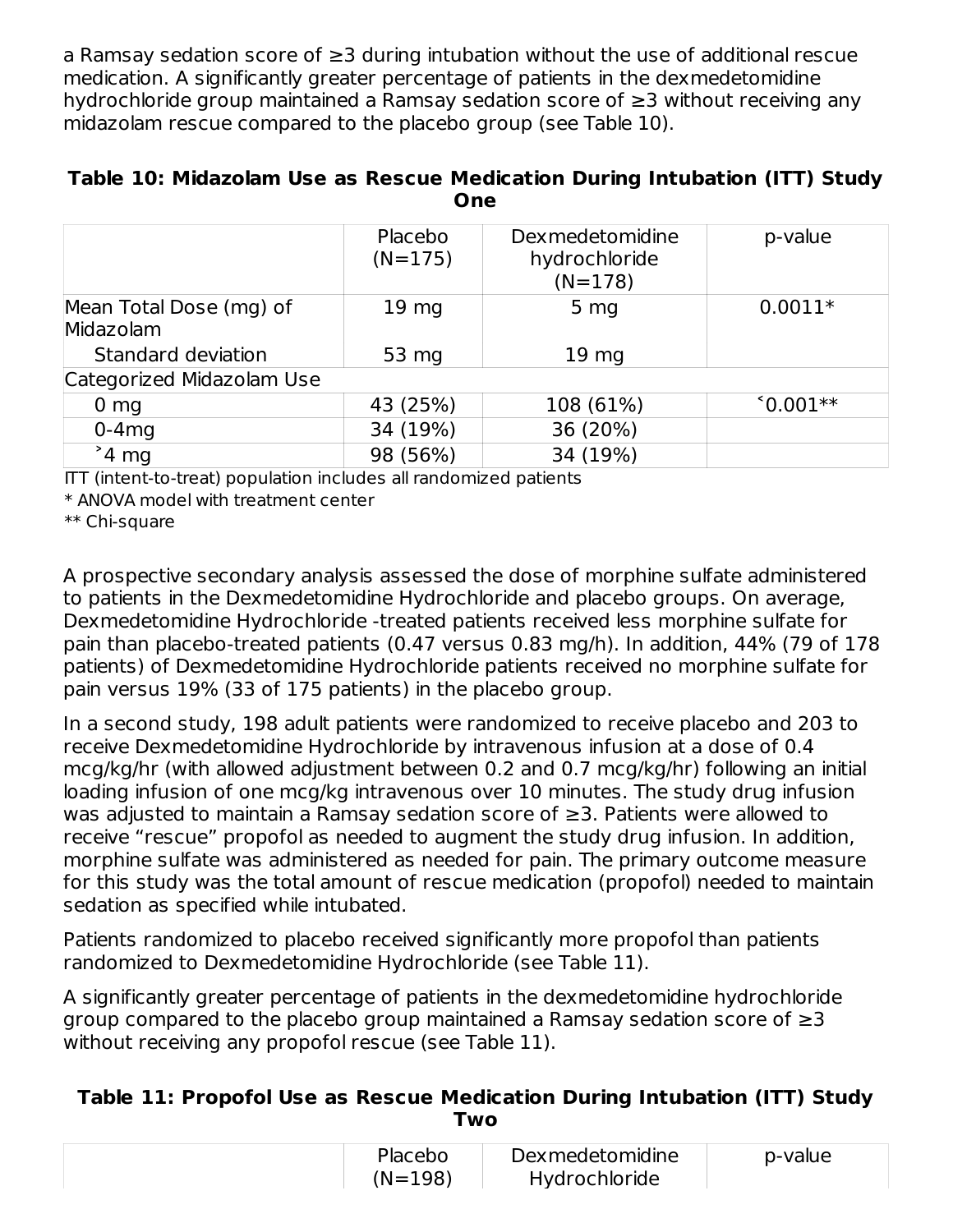|                                     |           | $(N=203)$ |                   |
|-------------------------------------|-----------|-----------|-------------------|
| Mean Total Dose (mg) of<br>Propofol | 513 mg    | 72 mg     | $^{\circ}0.0001*$ |
| Standard deviation                  | 782 mg    | 249 mg    |                   |
| Categorized Propofol Use            |           |           |                   |
| 0 <sub>mg</sub>                     | 47 (24%)  | 122 (60%) | $^{\circ}0.001**$ |
| $0-50$ mg                           | 30 (15%)  | 43 (21%)  |                   |
| $\degree$ 50 mg                     | 121 (61%) | 38 (19%)  |                   |

\* ANOVA model with treatment center

\*\* Chi-square

A prospective secondary analysis assessed the dose of morphine sulfate administered to patients in the dexmedetomidine hydrochloride and placebo groups. On average, dexmedetomidine hydrochloride -treated patients received less morphine sulfate for pain than placebo-treated patients (0.43 versus 0.89 mg/h). In addition, 41% (83 of 203 patients) of Dexmedetomidine Hydrochloride patients received no morphine sulfate for pain versus 15% (30 of 198 patients) in the placebo group.

In a controlled clinical trial, dexmedetomidine hydrochloride was compared to midazolam for ICU sedation exceeding 24 hours duration. Dexmedetomidine Hydrochloride was not shown to be superior to midazolam for the primary efficacy endpoint, the percent of time patients were adequately sedated (81% versus 81%). In addition, administration of dexmedetomidine hydrochloride for longer than 24 hours was associated with tolerance, tachyphylaxis, and a dose-related increase in adverse events [see Adverse Reactions (6.1)].

### **14.2 Procedural Sedation**

The safety and efficacy of Dexmedetomidine Hydrochloride Injection for sedation of nonintubated patients prior to and/or during surgical and other procedures was evaluated in two randomized, double- blind, placebo-controlled multicenter clinical trials. Study 1 evaluated the sedative properties of Dexmedetomidine Hydrochloride Injection in patients having a variety of elective surgeries/procedures performed under monitored anesthesia care. Study 2 evaluated Dexmedetomidine Hydrochloride Injection in patients undergoing awake fiberoptic intubation prior to a surgical or diagnostic procedure.

In Study 1, the sedative properties of Dexmedetomidine Hydrochloride Injection were evaluated by comparing the percent of patients not requiring rescue midazolam to achieve a specified level of sedation using the standardized Observer's Assessment of Alertness/Sedation Scale (see Table 12).

| <b>Assessment Categories</b>                      |                               |                                    |                                              |                                  |  |  |  |  |
|---------------------------------------------------|-------------------------------|------------------------------------|----------------------------------------------|----------------------------------|--|--|--|--|
| <b>Responsiveness</b>                             | <b>Speech</b>                 | <b>Facial</b><br><b>Expression</b> | <b>Eyes</b>                                  | <b>Composite</b><br><b>Score</b> |  |  |  |  |
| Responds readily to name<br>spoken in normal tone | Normal                        | Normal                             | Clear, no ptosis                             | 5 (alert)                        |  |  |  |  |
| Lethargic response to<br>name spoken in normal    | Mild slowing<br>or thickening | <b>Mild</b><br>relaxation          | Glazed or mild ptosis<br>(less than half the | 4                                |  |  |  |  |

**Table 12: Observer's Assessment of Alertness/Sedation**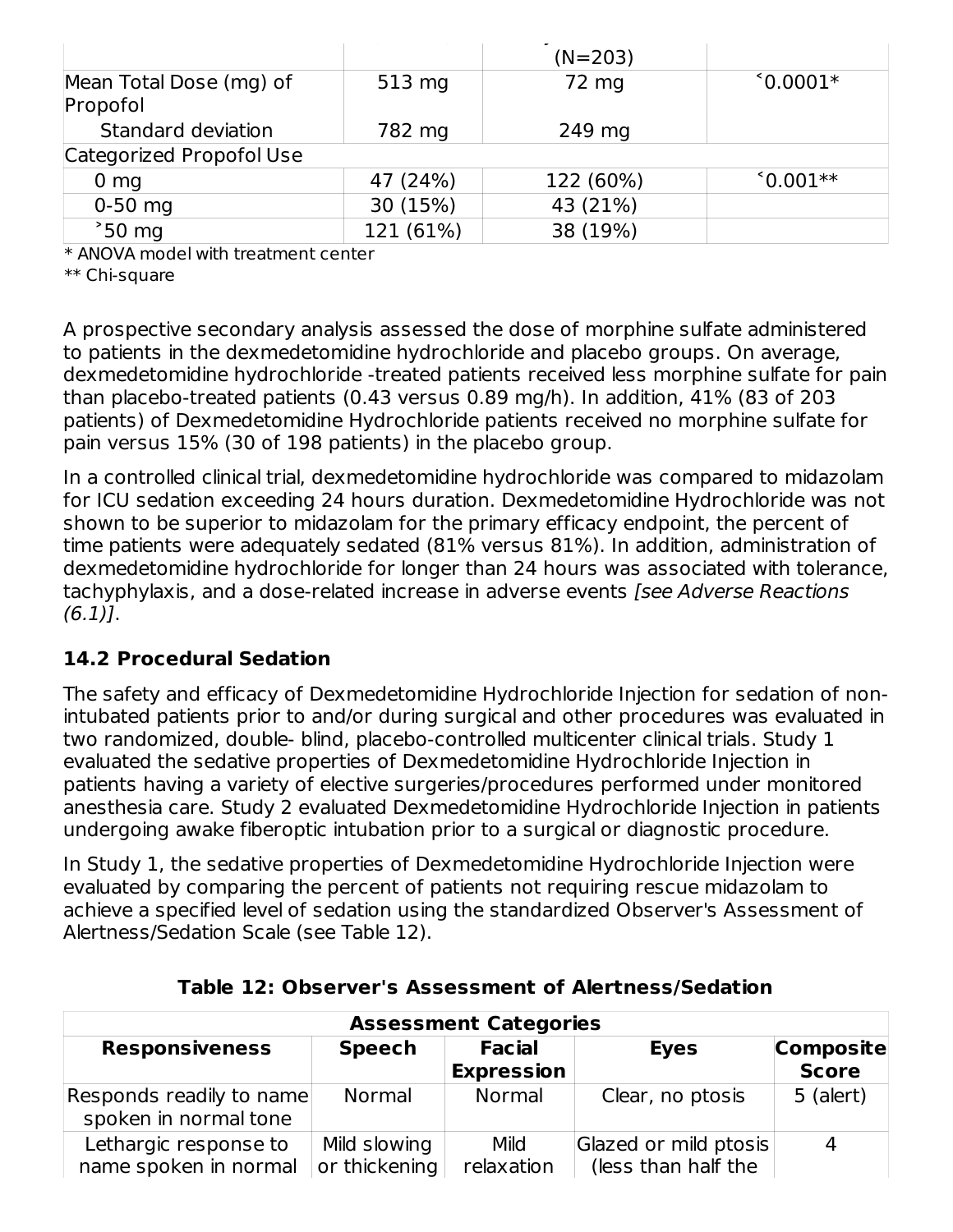| tone                     |              |             | eye)                 |         |
|--------------------------|--------------|-------------|----------------------|---------|
| Responds only after name | Slurring or  | Marked      | Glazed and marked    |         |
| is called loudly and/or  | prominent    | relaxation  | ptosis (half the eye | 3       |
| repeatedly               | slowing      | (slack jaw) | or more)             |         |
| Responds only after mild | Few          |             |                      |         |
| prodding or shaking      | recognizable |             |                      |         |
|                          | words        |             |                      |         |
| Does not respond to mild |              |             |                      | 1 (deep |
| prodding or shaking      |              |             |                      | sleep)  |

Patients were randomized to receive a loading infusion of either Dexmedetomidine Hydrochloride Injection 1 mcg/kg, Dexmedetomidine Hydrochloride Injection 0.5 mcg/kg, or placebo (normal saline) given over 10 minutes and followed by a maintenance infusion started at 0.6 mcg/kg/hr. The maintenance infusion of study drug could be titrated from 0.2 mcg/kg/hr to 1 mcg/kg/hr to achieve the targeted sedation score (Observer's Assessment of Alertness/Sedation Scale  $\leq 4$ ). Patients were allowed to receive rescue midazolam as needed to achieve and/or maintain an Observer's Assessment of Alertness/Sedation Scale  $\leq 4$ . After achieving the desired level of sedation, a local or regional anesthetic block was performed. Demographic characteristics were similar between the Dexmedetomidine Hydrochloride Injection and comparator groups. Efficacy results showed that Dexmedetomidine Hydrochloride Injection was more effective than the comparator group when used to sedate non-intubated patients requiring monitored anesthesia care during surgical and other procedures (see Table 13).

In Study 2, the sedative properties of Dexmedetomidine Hydrochloride Injection were evaluated by comparing the percent of patients requiring rescue midazolam to achieve or maintain a specified level of sedation using the Ramsay Sedation Scale score  $\geq 2$ . Patients were randomized to receive a loading infusion of Dexmedetomidine Hydrochloride Injection 1 mcg/kg or placebo (normal saline) given over 10 minutes and followed by a fixed maintenance infusion of 0.7 mcg/kg/hr. After achieving the desired level of sedation, topicalization of the airway occurred. Patients were allowed to receive rescue midazolam as needed to achieve and/or maintain a Ramsay Sedation Scale  $\geq 2$ . Demographic characteristics were similar between the Dexmedetomidine Hydrochloride Injection and comparator groups. For efficacy results see Table 13.

|    | Loading<br>StudyInfusion<br><b>Treatment Arm</b>         | Number<br><b>of</b><br><b>Enrolleda</b> | % Not<br><b>Requiring</b><br><b>Patients Midazolam</b><br><b>Rescue</b> | the<br><b>Difference</b><br>VS.<br><b>Placebo</b> | $(mg)$ of<br><b>Rescue</b><br><b>Midazolam</b><br><b>Required</b> | Confidence <sup>b</sup> Mean (SD) Confidence <sup>b</sup><br>Interval on Total Dose Intervals of<br>the Mean<br><b>Rescue</b><br><b>Dose</b> |
|----|----------------------------------------------------------|-----------------------------------------|-------------------------------------------------------------------------|---------------------------------------------------|-------------------------------------------------------------------|----------------------------------------------------------------------------------------------------------------------------------------------|
| 11 | <b>Study</b> Dexmedetomidine 134<br>$0.5 \text{ mcg/kg}$ |                                         | 40                                                                      | 37 (27, 48)                                       | 1.4(1.7)                                                          | $ -2.7(-3.4,-$<br>$ 2.0\rangle$                                                                                                              |
|    | Dexmedetomidine 129<br>1 mcg/kg                          |                                         | 54                                                                      | 51 (40, 62)                                       | 0.9(1.5)                                                          | $-3.1$ (-3.8, -<br>$ 2.5\rangle$                                                                                                             |
|    | placebo                                                  | 63                                      | 3                                                                       |                                                   | 4.1(3.0)                                                          |                                                                                                                                              |
|    | <b>Study</b> Dexmedetomidine                             | 55                                      | 53                                                                      | 39 (20, 57)                                       | 1.1(1.5)                                                          | $-1.8(-2.7,-$                                                                                                                                |

**Table 13: Key Efficacy Results of Procedural Sedation Studies**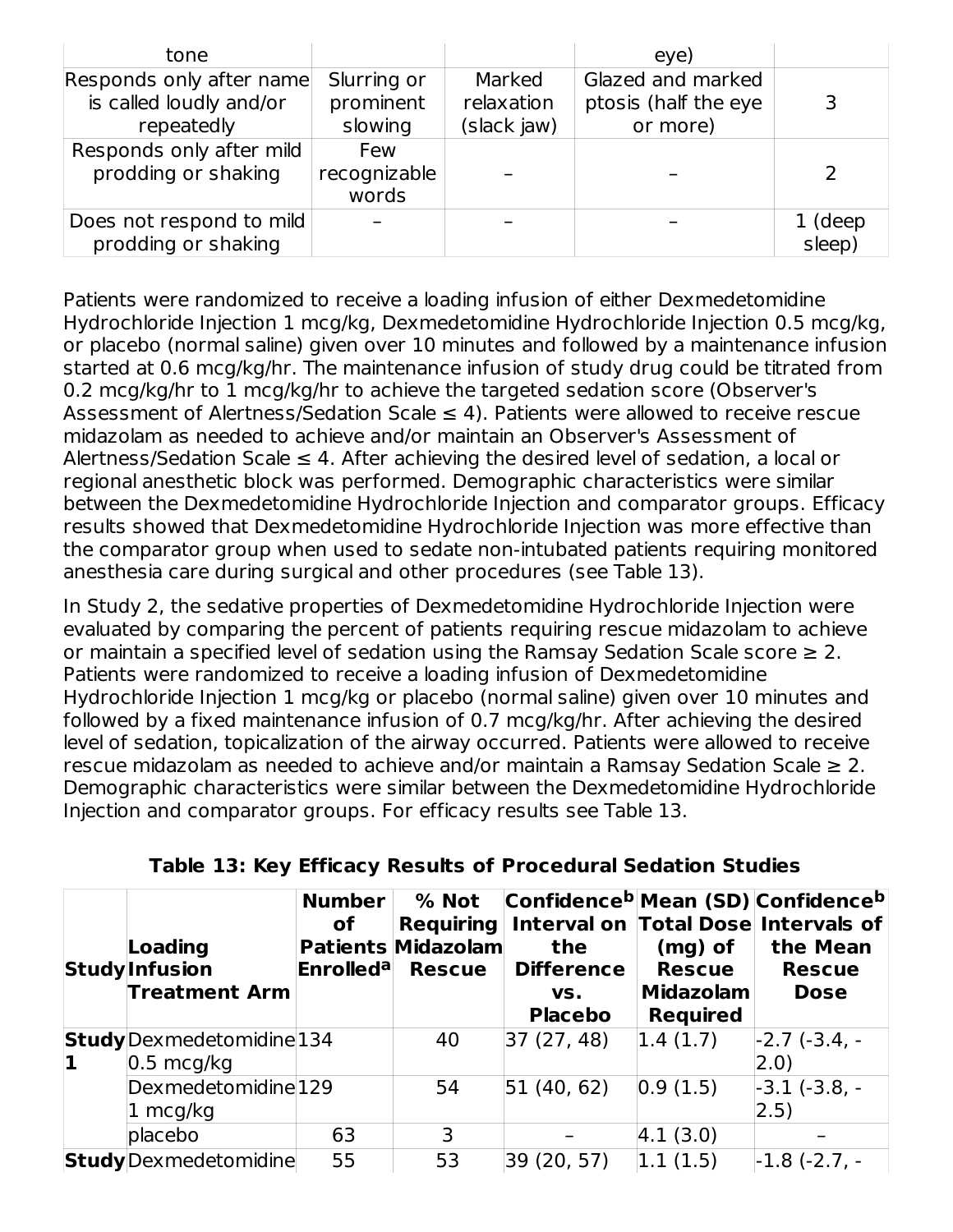| ◚<br>Ł | mcg/kg<br>$\sim$ |   |     |                          | <b>U.J</b> |
|--------|------------------|---|-----|--------------------------|------------|
|        | placebo          | ◡ | - - | ч<br><u>.</u><br>1 J . V |            |

<sup>a</sup> Based on ITT population defined as all randomized and treated patients.

 $^{\rm b}$  Normal approximation to the binomial with continuity correction.

#### **16 HOW SUPPLIED/STORAGE AND HANDLING**

Dexmedetomidine Hydrochloride Injection, USP, is a clear, colorless solution available as:

| <b>Product Code Unit of Sale</b> |                      | <b>Strength</b>                                 | <b>Each</b>                               |
|----------------------------------|----------------------|-------------------------------------------------|-------------------------------------------|
| 462102                           | NDC 63323-421-<br>02 | 200 mcg (dexmedetomidine)<br>per 2 mL           | NDC 63323-421-01<br>2 mL single dose vial |
|                                  | Unit of 25           | $(100 \text{ mcg}$ (dexmedetomidine)<br>per mL) |                                           |

Store at 20° to 25°C (68° to 77°F) [see USP Controlled Room Temperature]. The container closure is not made with natural rubber latex.

Discard unused portion.

### **17 PATIENT COUNSELING INFORMATION**

Dexmedetomidine Hydrochloride Injection is indicated for short-term intravenous sedation. Dosage must be individualized and titrated to the desired clinical effect. Blood pressure, heart rate and oxygen levels will be monitored both continuously during the infusion of Dexmedetomidine Hydrochloride Injection and as clinically appropriate after discontinuation.

- When Dexmedetomidine Hydrochloride Injection is infused for more than 6 hours, patients should be informed to report nervousness, agitation, and headaches that may occur for up to 48 hours.
- Additionally, patients should be informed to report symptoms that may occur within 48 hours after the administration of Dexmedetomidine Hydrochloride Injection such as: weakness, confusion, excessive sweating, weight loss, abdominal pain, salt cravings, diarrhea, constipation, dizziness or light-headedness.

### **AN FRESENIUS** KARI Lake Zurich, IL 60047

www.fresenius-kabi.com/us

451212D

**PACKAGE LABEL - PRINCIPAL DISPLAY - Dexmedetomidine Hydrochloride 2 mL Vial Label Dexmedetomidine HCl** Injection, USP

**200 mcg (base) per 2 mL**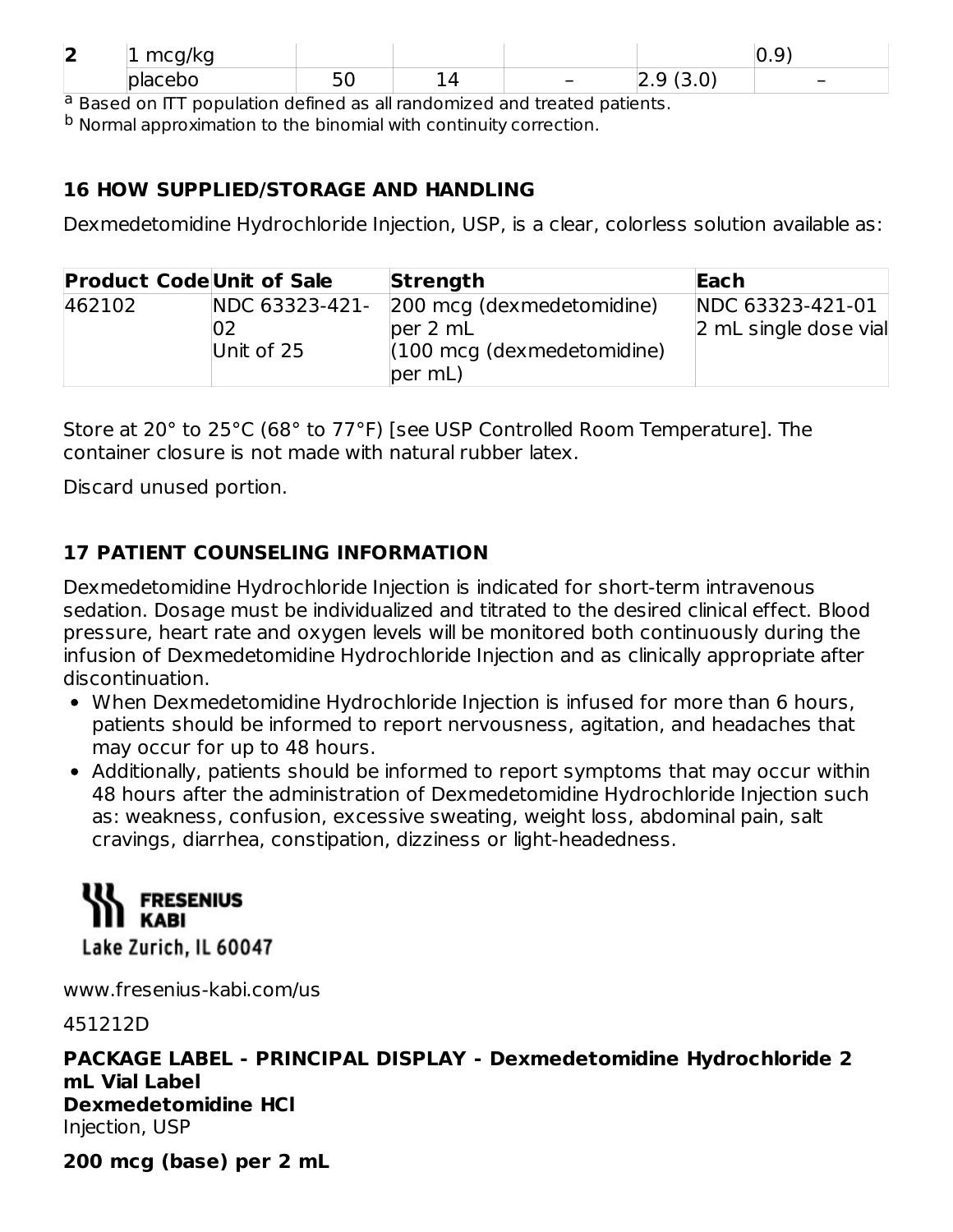(100 mcg (base) per mL)

For intravenous infusion.

#### **MUST BE DILUTED**.

Discard unused portion.

**2 mL** Single Dose Vial

Rx only



**PACKAGE LABEL - PRINCIPAL DISPLAY - Dexmedetomidine Hydrochloride 2 mL Vial Tray Label**

#### NDC 63323-421-02 **Dexmedetomidine Hydrochloride** Injection, USP

#### **200 mcg\* per 2 mL**

(100 mcg per mL)

For intravenous infusion.

#### **MUST BE DILUTED**.

Discard unused portion. **Preservative free.**

**25 x 2 mL** Single Dose Vials

Rx only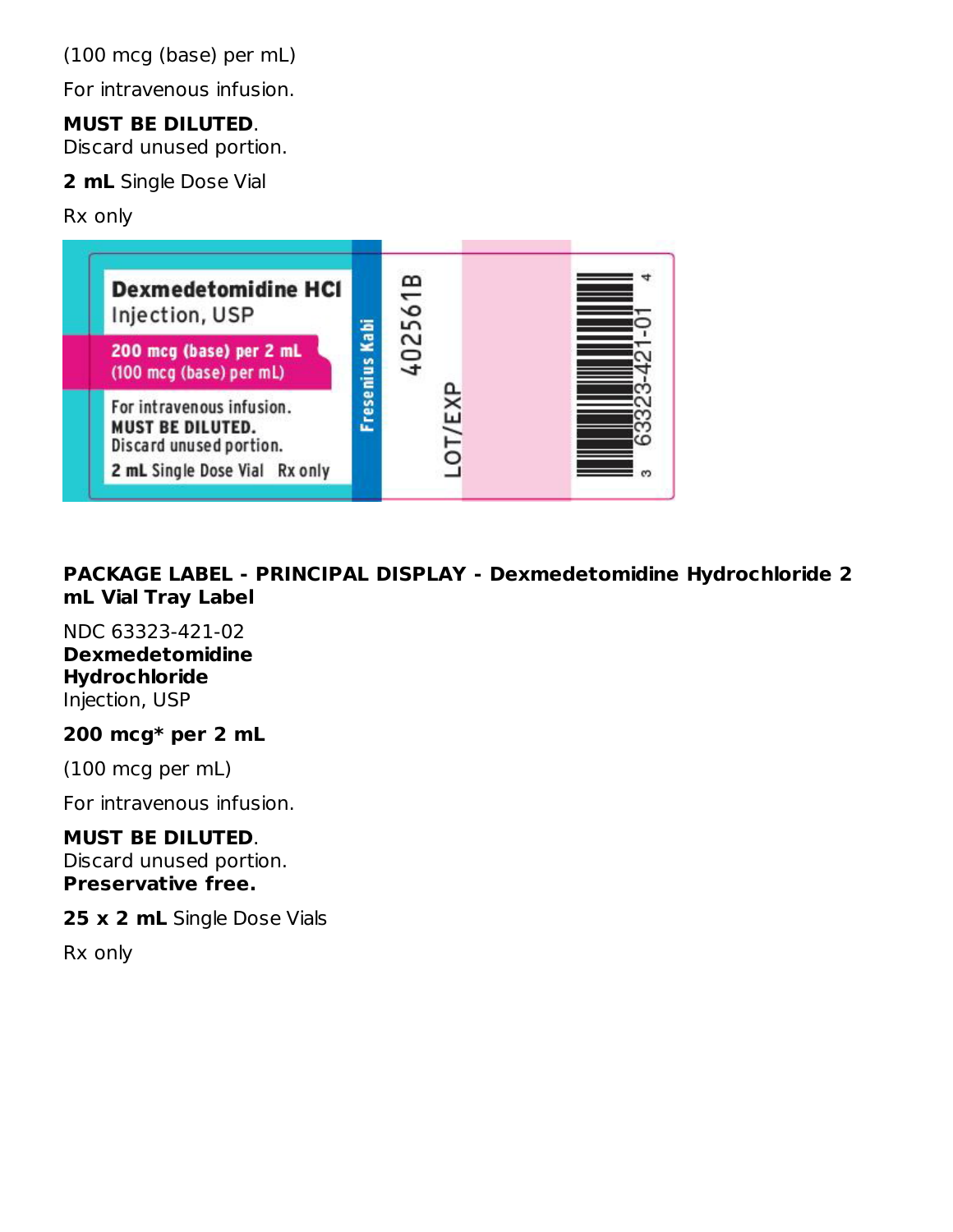| Hydrochloride<br>Injection, USP<br>200 mcg* per 2 mL<br>$(100 \text{ m}$ cg per mL)<br>For intravenous infusion.<br><b>MUST BE DILUTED.</b><br>Discard unused portion.<br>Preservative free.<br>25x2mL<br><b>Single Dose Vials</b><br>Rx only<br><b>DEXMEDETOMIDINE HYDROCHLORIDE</b><br>dexmedetomidine hydrochloride injection, solution<br><b>Product Information</b> | 100 mcg dexmedetomidine, 9 mg of<br>sodium chloride, 597 mcg of sodium<br>acetate trihydrate and 27 mcg of glacial<br>acetic acid in water. The solution is<br>preservative free. pH is 4.5 to 7.0.<br>Usual dosage: See package insert.<br>STORE AT: 20° to 25°C (68° to 77°F)<br>[see USP Controlled Room Temperature].<br>The container closure is not made with<br>natural rubber latex. | www.fresenius-kabi.com/us | 60047<br>Zurich, IL<br>Kabi<br>senius<br>ake<br>ؿ | മ്പ<br>⇉<br>М<br>$\infty$<br>S<br>4 |
|--------------------------------------------------------------------------------------------------------------------------------------------------------------------------------------------------------------------------------------------------------------------------------------------------------------------------------------------------------------------------|----------------------------------------------------------------------------------------------------------------------------------------------------------------------------------------------------------------------------------------------------------------------------------------------------------------------------------------------------------------------------------------------|---------------------------|---------------------------------------------------|-------------------------------------|
|                                                                                                                                                                                                                                                                                                                                                                          |                                                                                                                                                                                                                                                                                                                                                                                              |                           |                                                   |                                     |

# **Active Ingredient/Active Moiety**

| Ingredient Name                                                                         | <b>Basis of</b><br><b>Strength</b> | <b>Strength</b> |
|-----------------------------------------------------------------------------------------|------------------------------------|-----------------|
| DEXMEDETOMIDINE HYDROCHLORIDE (UNII: 1018WH7F9I) (DEXMEDETOMIDINE -<br>UNII:67VB76HONO) | DEXMEDETOMIDINE 100 ug<br>in 1 mL  |                 |

## **Inactive Ingredients**

| <b>Ingredient Name</b>                    | Strength                                   |
|-------------------------------------------|--------------------------------------------|
| <b>SODIUM CHLORIDE (UNII: 451W47IQ8X)</b> | $\vert 9 \text{ mg} \vert$ in 1 mL         |
| <b>SODIUM ACETATE (UNII: 4550K0SC9B)</b>  | 597 ug in 1 mL                             |
| <b>ACETIC ACID (UNII: Q40Q9N063P)</b>     | $ 27 \text{ uq} \text{ in } 1 \text{ mL} $ |

## **Packaging**

| <b>Item Code</b>                    | <b>Package Description</b>                                                                                                                                        | <b>Marketing Start</b><br><b>Date</b> | <b>Marketing End</b><br>Date |
|-------------------------------------|-------------------------------------------------------------------------------------------------------------------------------------------------------------------|---------------------------------------|------------------------------|
| 1 NDC:63323-421- 25 in 1 TRAY<br>02 |                                                                                                                                                                   | 09/18/2015                            |                              |
| 01                                  | $\begin{array}{c c c c c c c} \textbf{1} & \text{NDC:}63323-421 & 2 & \text{mL in 1 VAL; Type 0: Not a Combination} \ \textbf{01} & \text{Product} & \end{array}$ |                                       |                              |
|                                     |                                                                                                                                                                   |                                       |                              |